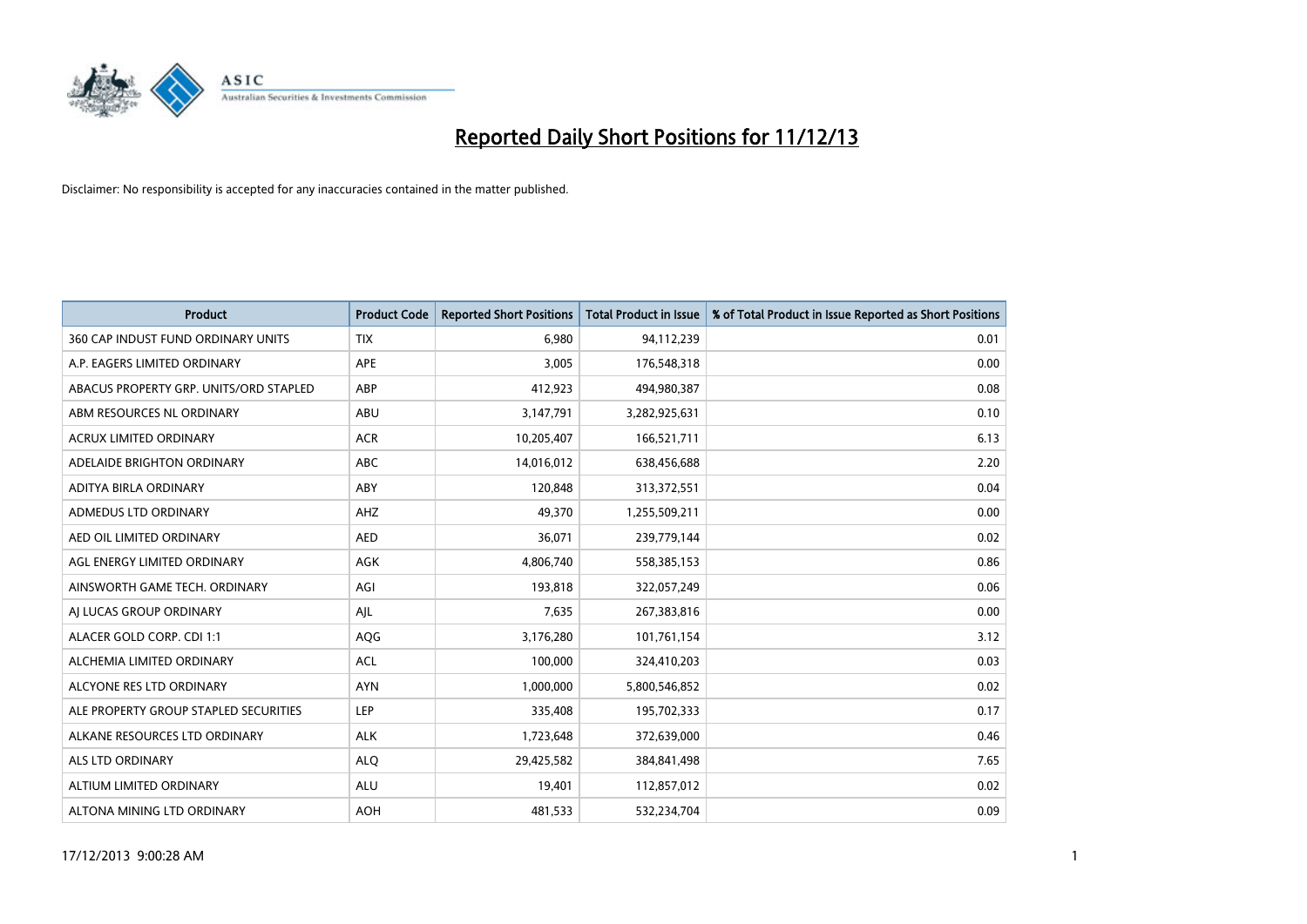

| <b>Product</b>                          | <b>Product Code</b> | <b>Reported Short Positions</b> | <b>Total Product in Issue</b> | % of Total Product in Issue Reported as Short Positions |
|-----------------------------------------|---------------------|---------------------------------|-------------------------------|---------------------------------------------------------|
| ALUMINA LIMITED ORDINARY                | <b>AWC</b>          | 168,341,080                     | 2,806,225,615                 | 6.00                                                    |
| AMALGAMATED HOLDINGS ORDINARY           | AHD                 | 52,059                          | 157,809,687                   | 0.03                                                    |
| AMCOM TELECOMM. ORDINARY                | AMM                 | 1,543,333                       | 244,557,101                   | 0.63                                                    |
| AMCOR LIMITED ORDINARY                  | AMC                 | 3,344,127                       | 1,206,684,923                 | 0.28                                                    |
| AMP LIMITED ORDINARY                    | AMP                 | 27,303,281                      | 2,957,737,964                 | 0.92                                                    |
| AMPELLA MINING ORDINARY                 | <b>AMX</b>          | 340,644                         | 248,000,493                   | 0.14                                                    |
| ANSELL LIMITED ORDINARY                 | <b>ANN</b>          | 4,481,732                       | 148,896,387                   | 3.01                                                    |
| ANTARES ENERGY LTD ORDINARY             | AZZ                 | 184,205                         | 255,000,000                   | 0.07                                                    |
| ANZ BANKING GRP LTD ORDINARY            | ANZ                 | 10,275,464                      | 2,743,688,862                 | 0.37                                                    |
| APA GROUP STAPLED SECURITIES            | <b>APA</b>          | 12,130,068                      | 835,750,807                   | 1.45                                                    |
| APN NEWS & MEDIA ORDINARY               | <b>APN</b>          | 15,605,716                      | 661,526,586                   | 2.36                                                    |
| AQUARIUS PLATINUM. ORDINARY             | <b>AOP</b>          | 6,706,188                       | 486,851,336                   | 1.38                                                    |
| AQUILA RESOURCES ORDINARY               | <b>AQA</b>          | 13,716,493                      | 411,804,442                   | 3.33                                                    |
| ARAFURA RESOURCE LTD ORDINARY           | <b>ARU</b>          | 46,367                          | 441,270,644                   | 0.01                                                    |
| ARB CORPORATION ORDINARY                | <b>ARP</b>          | 1,562,101                       | 72,481,302                    | 2.16                                                    |
| ARDENT LEISURE GROUP STAPLED SECURITIES | AAD                 | 1,769,009                       | 405,055,708                   | 0.44                                                    |
| ARENA GROUP STAPLED UNITS DEF           | <b>ARFDA</b>        | 5,161                           | 233,362,597                   | 0.00                                                    |
| ARISTOCRAT LEISURE ORDINARY             | ALL                 | 8,117,521                       | 551,418,047                   | 1.47                                                    |
| ARRIUM LTD ORDINARY                     | ARI                 | 16,409,476                      | 1,361,469,008                 | 1.21                                                    |
| ASCIANO LIMITED ORDINARY                | <b>AIO</b>          | 7,978,958                       | 975,385,664                   | 0.82                                                    |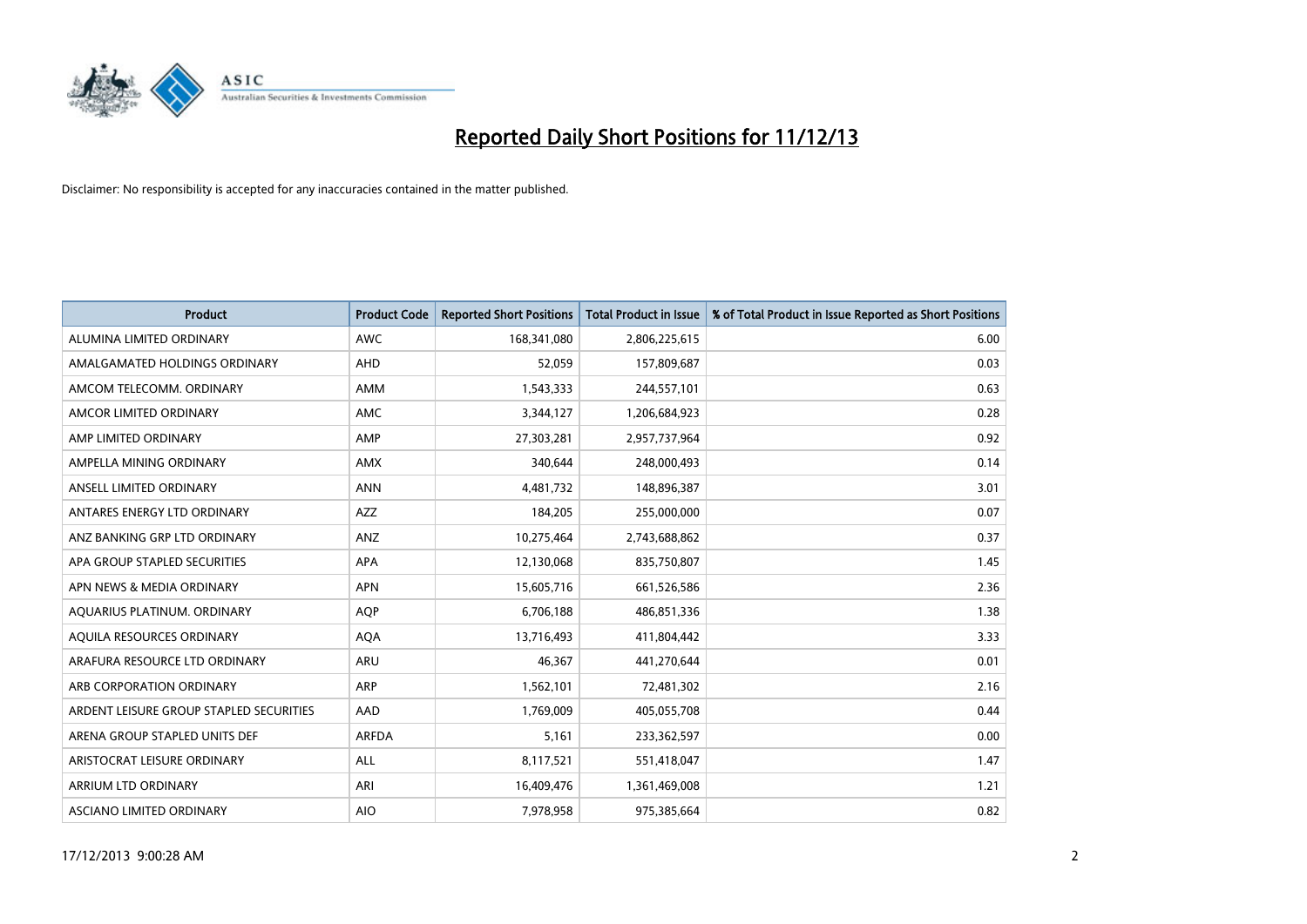

| <b>Product</b>                            | <b>Product Code</b> | <b>Reported Short Positions</b> | <b>Total Product in Issue</b> | % of Total Product in Issue Reported as Short Positions |
|-------------------------------------------|---------------------|---------------------------------|-------------------------------|---------------------------------------------------------|
| ASG GROUP LIMITED ORDINARY                | <b>ASZ</b>          | 957,844                         | 206,720,839                   | 0.46                                                    |
| ASPEN GROUP ORD/UNITS STAPLED             | APZ                 | 97,360                          | 119,946,366                   | 0.08                                                    |
| ASTRO JAP PROP GROUP STAPLED US PROHIBIT. | AJA                 | 34,988                          | 67,211,752                    | 0.05                                                    |
| ASX LIMITED ORDINARY                      | ASX                 | 3,000,604                       | 193,595,162                   | 1.55                                                    |
| ATLANTIC LIMITED ORDINARY                 | ATI                 | 50,000                          | 154,757,339                   | 0.03                                                    |
| ATLAS IRON LIMITED ORDINARY               | <b>AGO</b>          | 68,724,647                      | 915,496,158                   | 7.51                                                    |
| AUCKLAND INTERNATION ORDINARY             | AIA                 | 1,381                           | 1,322,564,489                 | 0.00                                                    |
| AURIZON HOLDINGS LTD ORDINARY             | AZJ                 | 17,148,661                      | 2,137,284,503                 | 0.80                                                    |
| <b>AURORA OIL &amp; GAS ORDINARY</b>      | <b>AUT</b>          | 7,812,698                       | 448,785,778                   | 1.74                                                    |
| <b>AUSDRILL LIMITED ORDINARY</b>          | <b>ASL</b>          | 23,812,403                      | 312,277,224                   | 7.63                                                    |
| AUSENCO LIMITED ORDINARY                  | AAX                 | 2,226,667                       | 148,518,105                   | 1.50                                                    |
| <b>AUSTAL LIMITED ORDINARY</b>            | ASB                 | 529,818                         | 346,379,377                   | 0.15                                                    |
| AUSTIN ENGINEERING ORDINARY               | ANG                 | 482,002                         | 73,164,403                    | 0.66                                                    |
| AUSTRALAND PROPERTY STAPLED SECURITY      | <b>ALZ</b>          | 2,684,746                       | 578,324,670                   | 0.46                                                    |
| AUSTRALIAN AGRICULT, ORDINARY             | <b>AAC</b>          | 4,114,658                       | 532,294,404                   | 0.77                                                    |
| <b>AUSTRALIAN EDUCATION UNITS</b>         | <b>AEU</b>          | 27,826                          | 194,690,418                   | 0.01                                                    |
| AUSTRALIAN INFR LTD ORDINARY              | <b>AIX</b>          | 2,313,812                       | 620,733,944                   | 0.37                                                    |
| AUSTRALIAN PHARM. ORDINARY                | API                 | 9,060,038                       | 488,115,883                   | 1.86                                                    |
| AUTOMOTIVE HOLDINGS ORDINARY              | AHE                 | 404,715                         | 260,579,682                   | 0.16                                                    |
| AVEO GROUP STAPLED SECURITIES             | AOG                 | 16,637,187                      | 500,111,460                   | 3.33                                                    |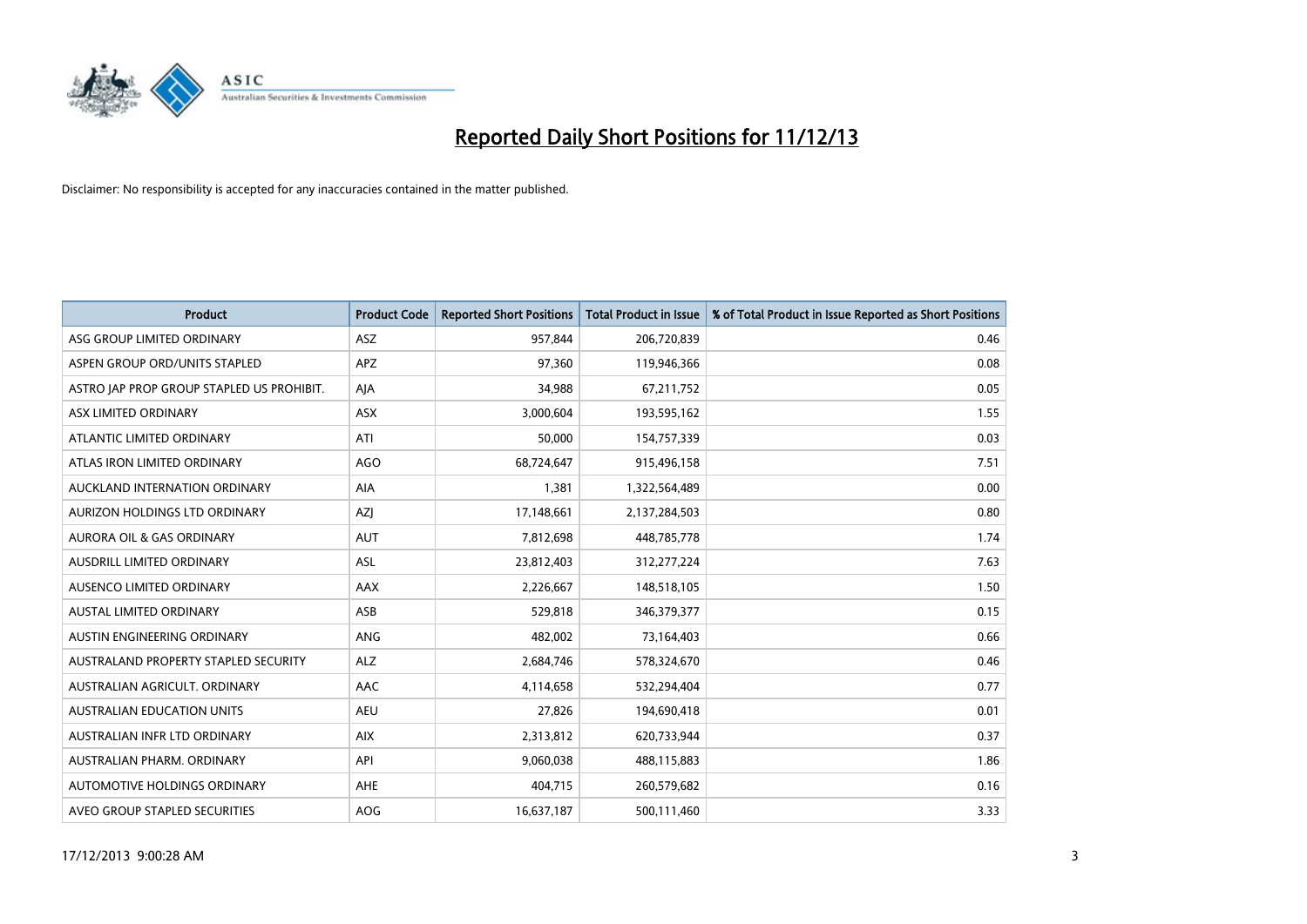

| <b>Product</b>                                | <b>Product Code</b> | <b>Reported Short Positions</b> | <b>Total Product in Issue</b> | % of Total Product in Issue Reported as Short Positions |
|-----------------------------------------------|---------------------|---------------------------------|-------------------------------|---------------------------------------------------------|
| AVIENNINGS LIMITED ORDINARY                   | <b>AVJ</b>          | 69,999                          | 384,423,851                   | 0.02                                                    |
| AWE LIMITED ORDINARY                          | AWE                 | 1,190,851                       | 522,116,985                   | 0.23                                                    |
| <b>BANDANNA ENERGY ORDINARY</b>               | <b>BND</b>          | 18,688,104                      | 528,481,199                   | 3.54                                                    |
| BANK OF QUEENSLAND. ORDINARY                  | <b>BOO</b>          | 4,487,234                       | 322,566,581                   | 1.39                                                    |
| <b>BASE RES LIMITED ORDINARY</b>              | <b>BSE</b>          | 7,027,818                       | 561,840,029                   | 1.25                                                    |
| BATHURST RES NZ LTD ORDINARY                  | <b>BRL</b>          | 19,830,019                      | 821,457,725                   | 2.41                                                    |
| <b>BC IRON LIMITED ORDINARY</b>               | <b>BCI</b>          | 17,792                          | 123,878,630                   | 0.01                                                    |
| BEACH ENERGY LIMITED ORDINARY                 | <b>BPT</b>          | 19,733,738                      | 1,277,958,962                 | 1.54                                                    |
| BEADELL RESOURCE LTD ORDINARY                 | <b>BDR</b>          | 33,428,207                      | 790,727,280                   | 4.23                                                    |
| <b>BEGA CHEESE LTD ORDINARY</b>               | <b>BGA</b>          | 89,146                          | 151,975,190                   | 0.06                                                    |
| BENDIGO AND ADELAIDE ORDINARY                 | <b>BEN</b>          | 11,680,444                      | 409,977,183                   | 2.85                                                    |
| BENTHAM IMF LTD ORDINARY                      | <b>IMF</b>          | 2,783,127                       | 155,147,048                   | 1.79                                                    |
| BERKELEY RESOURCES ORDINARY                   | <b>BKY</b>          | 89,341                          | 179,393,323                   | 0.05                                                    |
| BETASHARES ASX RES ETF UNITS                  | <b>ORE</b>          | 809,000                         | 3,020,814                     | 26.78                                                   |
| <b>BHP BILLITON LIMITED ORDINARY</b>          | <b>BHP</b>          | 7,497,791                       | 3,211,691,105                 | 0.23                                                    |
| <b>BILLABONG ORDINARY</b>                     | <b>BBG</b>          | 14,476,172                      | 478,944,292                   | 3.02                                                    |
| <b>BIONOMICS LIMITED ORDINARY</b>             | <b>BNO</b>          | 197,819                         | 412,163,567                   | 0.05                                                    |
| <b>BLACKMORES LIMITED ORDINARY</b>            | <b>BKL</b>          | 21,047                          | 17,046,024                    | 0.12                                                    |
| <b>BLACKTHORN RESOURCES ORD US PROHIBITED</b> | <b>BTR</b>          | 855,836                         | 164,285,950                   | 0.52                                                    |
| BLUESCOPE STEEL LTD ORDINARY                  | <b>BSL</b>          | 4,788,029                       | 558,733,728                   | 0.86                                                    |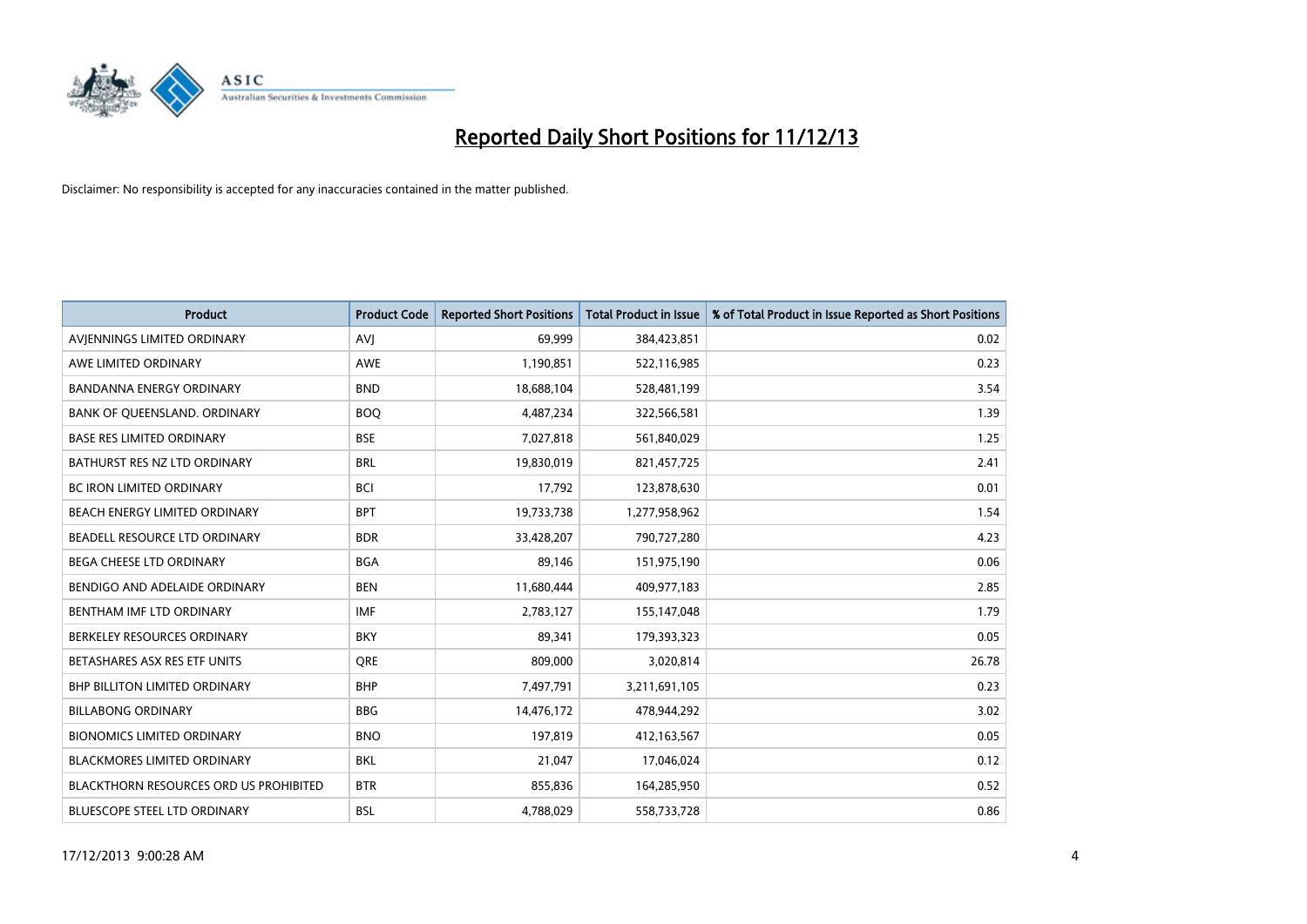

| Product                              | <b>Product Code</b> | <b>Reported Short Positions</b> | <b>Total Product in Issue</b> | % of Total Product in Issue Reported as Short Positions |
|--------------------------------------|---------------------|---------------------------------|-------------------------------|---------------------------------------------------------|
| <b>BOART LONGYEAR ORDINARY</b>       | <b>BLY</b>          | 35,807,114                      | 461,163,412                   | 7.76                                                    |
| <b>BOOM LOGISTICS ORDINARY</b>       | <b>BOL</b>          | 249,999                         | 474,868,764                   | 0.05                                                    |
| BORAL LIMITED, ORDINARY              | <b>BLD</b>          | 46,305,180                      | 778,739,826                   | 5.95                                                    |
| <b>BRADKEN LIMITED ORDINARY</b>      | <b>BKN</b>          | 18,377,122                      | 169,240,662                   | 10.86                                                   |
| <b>BRAMBLES LIMITED ORDINARY</b>     | <b>BXB</b>          | 1,819,303                       | 1,561,357,814                 | 0.12                                                    |
| BREVILLE GROUP LTD ORDINARY          | <b>BRG</b>          | 2,705,962                       | 130,095,322                   | 2.08                                                    |
| <b>BRICKWORKS LIMITED ORDINARY</b>   | <b>BKW</b>          | 140,250                         | 148,038,996                   | 0.09                                                    |
| BT INVESTMENT MNGMNT ORDINARY        | <b>BTT</b>          | 1,762                           | 279,182,538                   | 0.00                                                    |
| <b>BUCCANEER ENERGY LTD ORDINARY</b> | <b>BCC</b>          | 364,833                         | 2,398,671,956                 | 0.02                                                    |
| <b>BURU ENERGY ORDINARY</b>          | <b>BRU</b>          | 14,189,909                      | 298,365,707                   | 4.76                                                    |
| <b>BWP TRUST ORDINARY UNITS</b>      | <b>BWP</b>          | 2,758,407                       | 627,165,919                   | 0.44                                                    |
| CABCHARGE AUSTRALIA ORDINARY         | CAB                 | 16,194,220                      | 120,430,683                   | 13.45                                                   |
| CALTEX AUSTRALIA ORDINARY            | <b>CTX</b>          | 1,834,227                       | 270,000,000                   | 0.68                                                    |
| CAPE LAMBERT RES LTD ORDINARY        | <b>CFE</b>          | 19,764                          | 669,241,942                   | 0.00                                                    |
| <b>CARBON ENERGY ORDINARY</b>        | <b>CNX</b>          | 6,799                           | 1,150,931,288                 | 0.00                                                    |
| <b>CARDNO LIMITED ORDINARY</b>       | CDD                 | 7,223,276                       | 146,107,042                   | 4.94                                                    |
| <b>CARINDALE PROPERTY UNIT</b>       | <b>CDP</b>          | 1                               | 70,000,000                    | 0.00                                                    |
| CARNARVON PETROLEUM ORDINARY         | <b>CVN</b>          | 734                             | 937,796,875                   | 0.00                                                    |
| CARSALES.COM LTD ORDINARY            | <b>CRZ</b>          | 3,699,507                       | 237,763,965                   | 1.56                                                    |
| <b>CASH CONVERTERS ORDINARY</b>      | CCV                 | 6,988,979                       | 426,302,767                   | 1.64                                                    |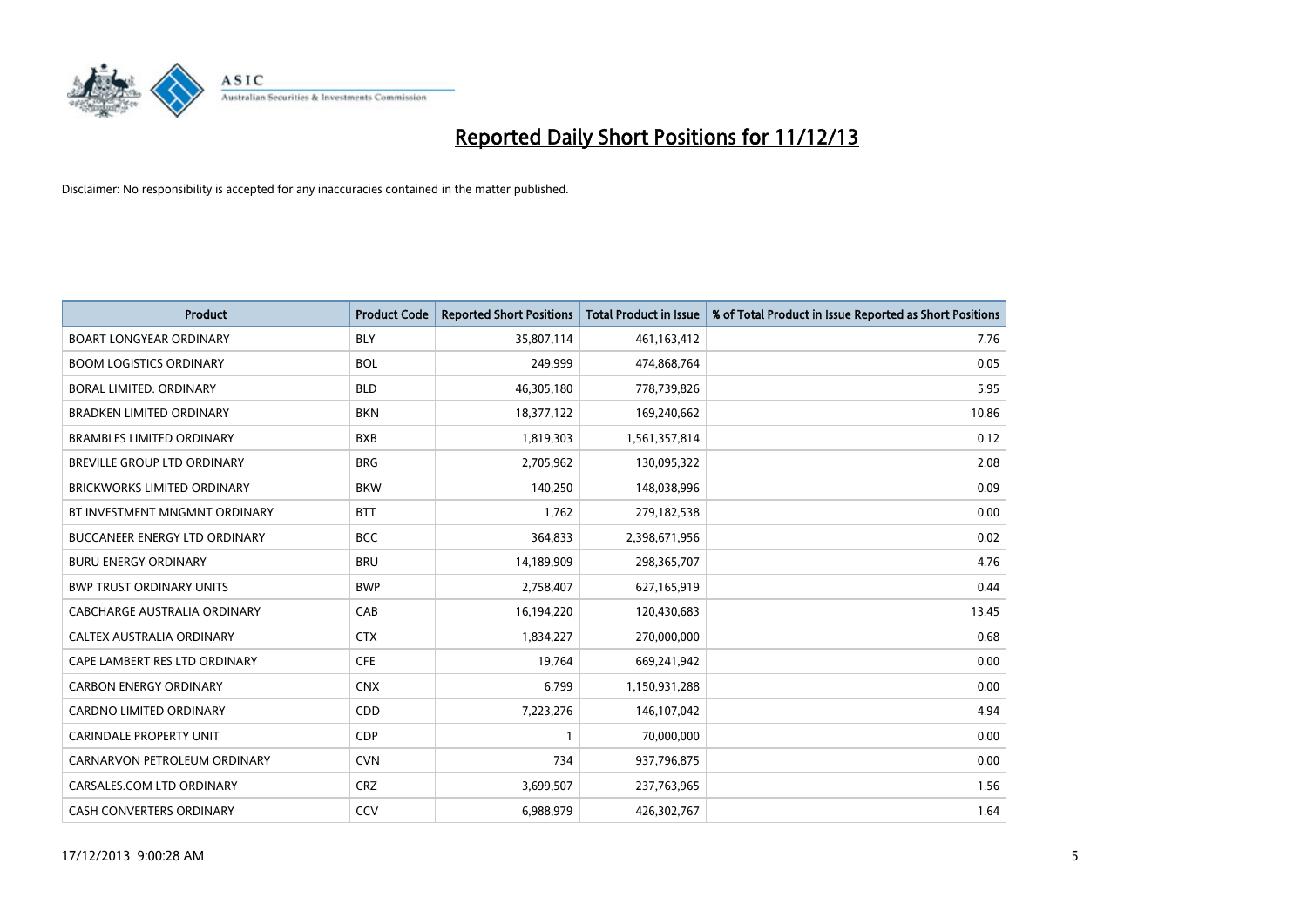

| <b>Product</b>                          | <b>Product Code</b> | <b>Reported Short Positions</b> | <b>Total Product in Issue</b> | % of Total Product in Issue Reported as Short Positions |
|-----------------------------------------|---------------------|---------------------------------|-------------------------------|---------------------------------------------------------|
| CEDAR WOODS PROP. ORDINARY              | <b>CWP</b>          | 6,985                           | 73,732,683                    | 0.01                                                    |
| CENTRAL PETROLEUM ORDINARY              | <b>CTP</b>          | 445,941                         | 309,218,273                   | 0.14                                                    |
| <b>CERAMIC FUEL CELLS ORDINARY</b>      | <b>CFU</b>          | 991,102                         | 1,601,287,414                 | 0.06                                                    |
| CFS RETAIL TRUST GRP STAPLED SECURITIES | <b>CFX</b>          | 81,375,633                      | 2,858,286,690                 | 2.85                                                    |
| CHALLENGER DIV.PRO. STAPLED UNITS       | <b>CDI</b>          | 167,676                         | 214,101,013                   | 0.08                                                    |
| <b>CHALLENGER LIMITED ORDINARY</b>      | <b>CGF</b>          | 534,344                         | 530,862,585                   | 0.10                                                    |
| CHARTER HALL GROUP STAPLED US PROHIBIT. | <b>CHC</b>          | 207,504                         | 309,118,171                   | 0.07                                                    |
| <b>CHARTER HALL RETAIL UNITS</b>        | <b>COR</b>          | 10,435,080                      | 362,896,512                   | 2.88                                                    |
| <b>CHORUS LIMITED ORDINARY</b>          | <b>CNU</b>          | 51,716                          | 396,369,767                   | 0.01                                                    |
| CITIGOLD CORP LTD ORDINARY              | <b>CTO</b>          | 153,427                         | 1,352,907,765                 | 0.01                                                    |
| <b>CLOUGH LIMITED ORDINARY</b>          | <b>CLO</b>          | 161,584                         | 777,630,554                   | 0.02                                                    |
| COAL OF AFRICA LTD ORDINARY             | <b>CZA</b>          | 426                             | 1,048,368,613                 | 0.00                                                    |
| <b>COALSPUR MINES LTD ORDINARY</b>      | <b>CPL</b>          | 7,582,359                       | 641,394,435                   | 1.18                                                    |
| COCA-COLA AMATIL ORDINARY               | <b>CCL</b>          | 14,372,800                      | 763,590,249                   | 1.88                                                    |
| <b>COCHLEAR LIMITED ORDINARY</b>        | <b>COH</b>          | 8,707,953                       | 57,062,020                    | 15.26                                                   |
| COCKATOO COAL ORDINARY                  | <b>COK</b>          | 15,949,737                      | 886,294,158                   | 1.80                                                    |
| CODAN LIMITED ORDINARY                  | <b>CDA</b>          | 745,037                         | 176,969,924                   | 0.42                                                    |
| <b>COFFEY INTERNATIONAL ORDINARY</b>    | <b>COF</b>          | 18,921                          | 255,833,165                   | 0.01                                                    |
| <b>COKAL LTD ORDINARY</b>               | <b>CKA</b>          | 103,470                         | 471,103,926                   | 0.02                                                    |
| <b>COLLECTION HOUSE ORDINARY</b>        | <b>CLH</b>          | 1,654,573                       | 128,969,148                   | 1.28                                                    |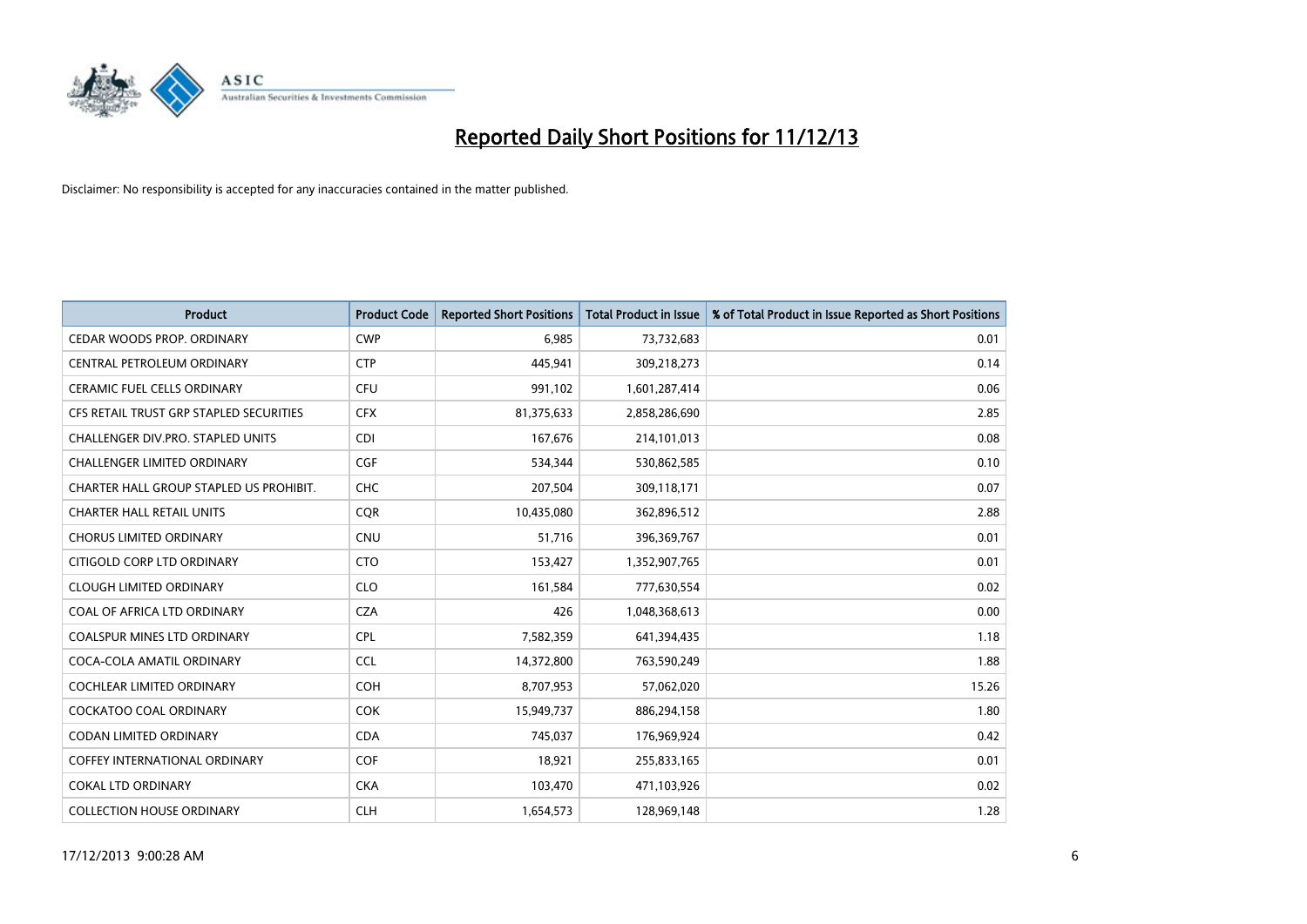

| <b>Product</b>                          | <b>Product Code</b> | <b>Reported Short Positions</b> | <b>Total Product in Issue</b> | % of Total Product in Issue Reported as Short Positions |
|-----------------------------------------|---------------------|---------------------------------|-------------------------------|---------------------------------------------------------|
| <b>COLLINS FOODS LTD ORDINARY</b>       | <b>CKF</b>          | 71,319                          | 93,000,003                    | 0.08                                                    |
| COMMONWEALTH BANK, ORDINARY             | <b>CBA</b>          | 6,508,333                       | 1,611,928,836                 | 0.40                                                    |
| <b>COMMONWEALTH PROP ORDINARY UNITS</b> | <b>CPA</b>          | 14,419,353                      | 2,347,003,413                 | 0.61                                                    |
| <b>COMPASS RESOURCES ORDINARY</b>       | <b>CMR</b>          | 7,472                           | 1,403,744,100                 | 0.00                                                    |
| <b>COMPUTERSHARE LTD ORDINARY</b>       | <b>CPU</b>          | 10,772,701                      | 556,203,079                   | 1.94                                                    |
| <b>COOPER ENERGY LTD ORDINARY</b>       | <b>COE</b>          | 470,598                         | 329,235,509                   | 0.14                                                    |
| <b>CORP TRAVEL LIMITED ORDINARY</b>     | <b>CTD</b>          | 311,891                         | 78,246,245                    | 0.40                                                    |
| CORP TRAVEL LIMITED RIGHTS 09-JAN-14    | <b>CTDR</b>         | 3,391                           | 11,592,036                    | 0.03                                                    |
| <b>CREDIT CORP GROUP ORDINARY</b>       | CCP                 | 34,092                          | 46,131,882                    | 0.07                                                    |
| <b>CROMWELL PROP STAPLED SECURITIES</b> | <b>CMW</b>          | 15,917,900                      | 1,721,483,143                 | 0.92                                                    |
| <b>CROWE HORWATH AUS ORDINARY</b>       | <b>CRH</b>          | 779,734                         | 273,005,429                   | 0.29                                                    |
| <b>CROWN RESORTS LTD ORDINARY</b>       | <b>CWN</b>          | 1,110,236                       | 728,394,185                   | 0.15                                                    |
| <b>CSG LIMITED ORDINARY</b>             | CSV                 | 53,866                          | 278,973,075                   | 0.02                                                    |
| <b>CSL LIMITED ORDINARY</b>             | <b>CSL</b>          | 725,830                         | 486,860,673                   | 0.15                                                    |
| <b>CSR LIMITED ORDINARY</b>             | <b>CSR</b>          | 23,893,035                      | 506,000,315                   | 4.72                                                    |
| <b>CUDECO LIMITED ORDINARY</b>          | CDU                 | 9,201,018                       | 205,017,174                   | 4.49                                                    |
| DART ENERGY LTD ORDINARY                | <b>DTE</b>          | 4,994,091                       | 1,108,251,519                 | 0.45                                                    |
| DATA#3 LIMITED ORDINARY                 | <b>DTL</b>          | 663,238                         | 153,974,950                   | 0.43                                                    |
| DAVID JONES LIMITED ORDINARY            | <b>DJS</b>          | 44,075,039                      | 537,137,845                   | 8.21                                                    |
| DECMIL GROUP LIMITED ORDINARY           | <b>DCG</b>          | 3,108,888                       | 168,657,794                   | 1.84                                                    |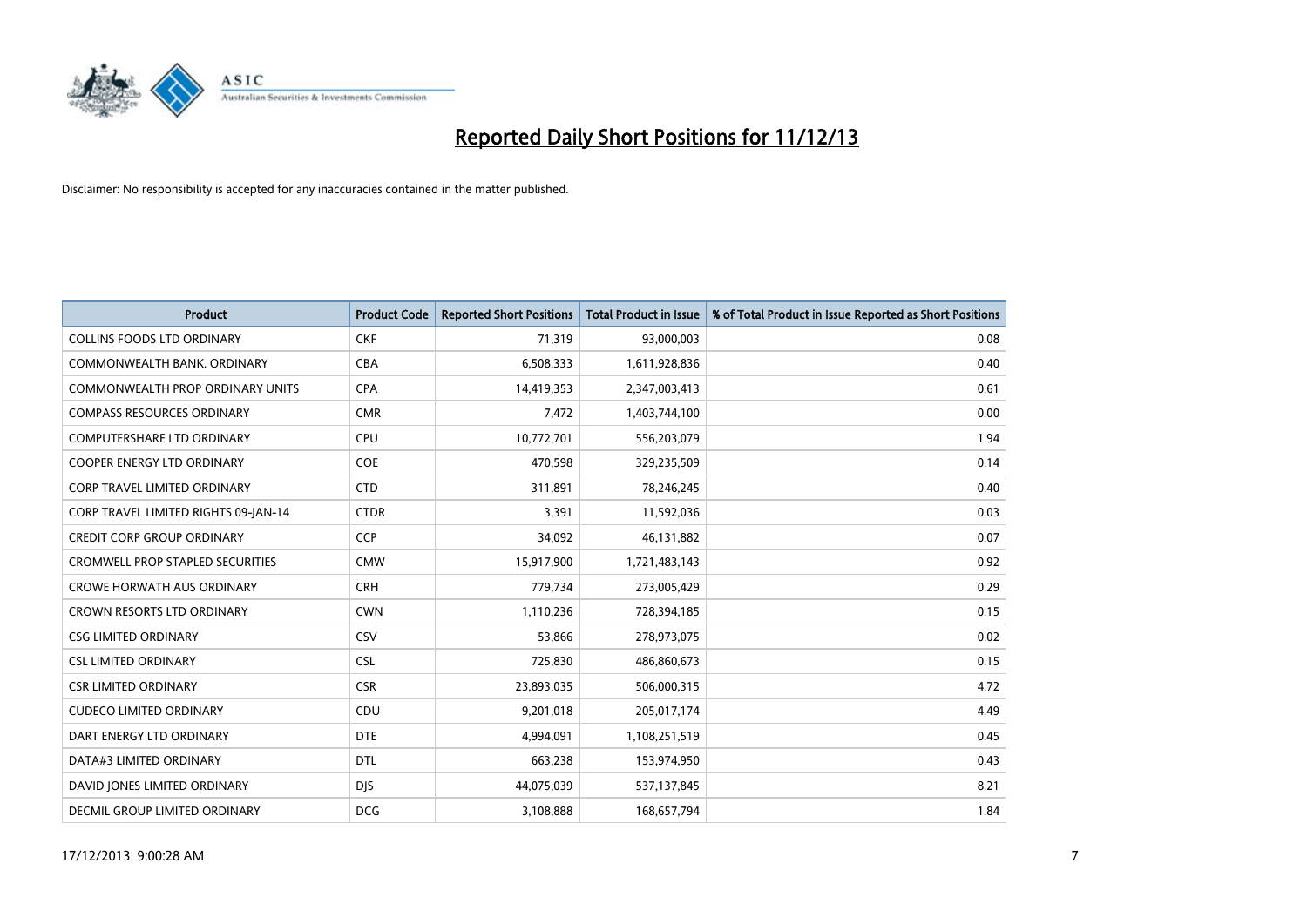

| <b>Product</b>                     | <b>Product Code</b> | <b>Reported Short Positions</b> | <b>Total Product in Issue</b> | % of Total Product in Issue Reported as Short Positions |
|------------------------------------|---------------------|---------------------------------|-------------------------------|---------------------------------------------------------|
| DEEP YELLOW LIMITED ORDINARY       | <b>DYL</b>          | 100,002                         | 1,612,657,567                 | 0.01                                                    |
| DEVINE LIMITED ORDINARY            | <b>DVN</b>          | 70,482                          | 158,730,556                   | 0.04                                                    |
| DEXUS PROPERTY GROUP STAPLED UNITS | <b>DXS</b>          | 21,398,169                      | 4,628,228,426                 | 0.46                                                    |
| DICK SMITH HLDGS ORDINARY          | <b>DSH</b>          | 5,696,111                       | 236,511,364                   | 2.41                                                    |
| DISCOVERY METALS LTD ORDINARY      | <b>DML</b>          | 6,992,739                       | 560,034,418                   | 1.25                                                    |
| DOMINO PIZZA ENTERPR ORDINARY      | <b>DMP</b>          | 1,199,351                       | 85,915,713                    | 1.40                                                    |
| DONACO INTERNATIONAL ORDINARY      | <b>DNA</b>          | 70,000                          | 401,031,146                   | 0.02                                                    |
| DORAY MINERALS LTD ORDINARY        | <b>DRM</b>          | 28,921                          | 141,866,768                   | 0.02                                                    |
| DOWNER EDI LIMITED ORDINARY        | <b>DOW</b>          | 12,583,350                      | 434,734,970                   | 2.89                                                    |
| DRAGON MINING LTD ORDINARY         | <b>DRA</b>          | 50,000                          | 88,840,613                    | 0.06                                                    |
| DRILLSEARCH ENERGY ORDINARY        | <b>DLS</b>          | 11,041,251                      | 432,465,895                   | 2.55                                                    |
| DUET GROUP STAPLED US PROHIBIT.    | <b>DUE</b>          | 10,244,486                      | 1,237,195,531                 | 0.83                                                    |
| DULUXGROUP LIMITED ORDINARY        | <b>DLX</b>          | 331,596                         | 377,019,430                   | 0.09                                                    |
| <b>DWS LTD ORDINARY</b>            | <b>DWS</b>          | 635,795                         | 132,362,763                   | 0.48                                                    |
| ECHO ENTERTAINMENT ORDINARY        | EGP                 | 19,603,370                      | 825,672,730                   | 2.37                                                    |
| ELDERS LIMITED ORDINARY            | <b>ELD</b>          | 19,886,311                      | 455,013,329                   | 4.37                                                    |
| ELEMENTAL MINERALS ORDINARY        | <b>ELM</b>          | 176,299                         | 303,263,391                   | 0.06                                                    |
| <b>EMECO HOLDINGS ORDINARY</b>     | <b>EHL</b>          | 10,287,609                      | 599,675,707                   | 1.72                                                    |
| <b>ENDEAVOUR MIN CORP CDI 1:1</b>  | <b>EVR</b>          | 365,703                         | 83,273,218                    | 0.44                                                    |
| ENERGY RESOURCES ORDINARY 'A'      | ERA                 | 11,183,790                      | 517,725,062                   | 2.16                                                    |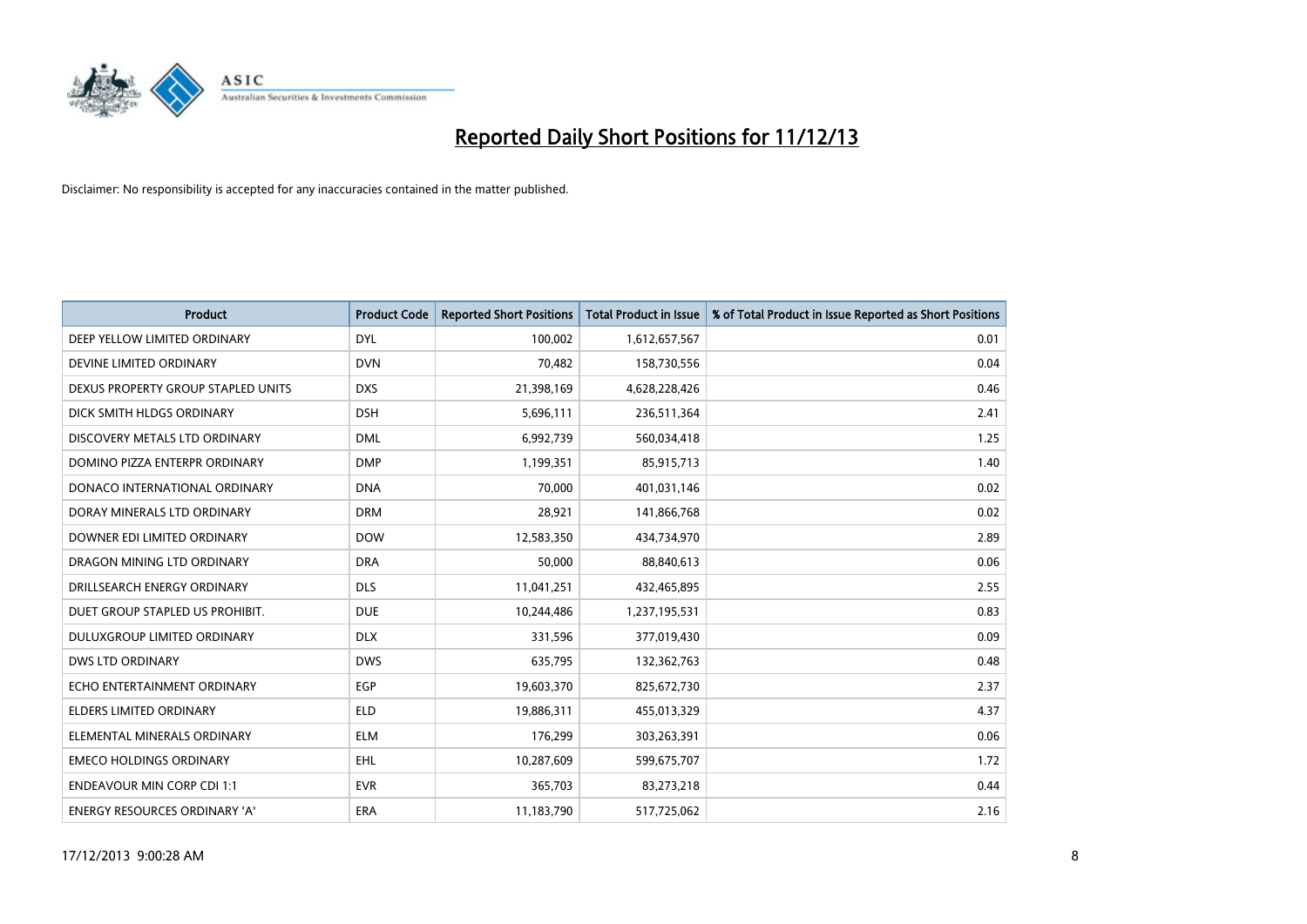

| <b>Product</b>                         | <b>Product Code</b> | <b>Reported Short Positions</b> | <b>Total Product in Issue</b> | % of Total Product in Issue Reported as Short Positions |
|----------------------------------------|---------------------|---------------------------------|-------------------------------|---------------------------------------------------------|
| <b>ENERGY WORLD CORPOR, ORDINARY</b>   | <b>EWC</b>          | 48,848,270                      | 1,734,166,672                 | 2.82                                                    |
| ENVESTRA LIMITED ORDINARY              | <b>ENV</b>          | 3,136,811                       | 1,796,808,474                 | 0.17                                                    |
| EQUATORIAL RES LTD ORDINARY            | EQX                 | 8                               | 122,185,353                   | 0.00                                                    |
| ERM POWER LIMITED ORDINARY             | EPW                 | 5,520                           | 238,714,606                   | 0.00                                                    |
| ESERVGLOBAL LIMITED ORDINARY           | ESV                 | 7,748,962                       | 249,045,997                   | 3.11                                                    |
| ETHANE PIPELINE STAPLED SECURITIES     | <b>EPX</b>          | 2,388                           | 69,302,275                    | 0.00                                                    |
| EVOLUTION MINING LTD ORDINARY          | <b>EVN</b>          | 19,375,342                      | 708,652,367                   | 2.73                                                    |
| FAIRFAX MEDIA LTD ORDINARY             | FXJ                 | 261,837,094                     | 2,351,955,725                 | 11.13                                                   |
| <b>FANTASTIC HOLDINGS ORDINARY</b>     | <b>FAN</b>          | 27,966                          | 103,068,398                   | 0.03                                                    |
| <b>FAR LTD ORDINARY</b>                | <b>FAR</b>          | 24,205,420                      | 2,499,846,742                 | 0.97                                                    |
| FEDERATION CNTRES ORD/UNIT STAPLED SEC | FDC                 | 4,695,729                       | 1,427,641,565                 | 0.33                                                    |
| FINBAR GROUP LIMITED ORDINARY          | <b>FRI</b>          | 4,000                           | 220,847,184                   | 0.00                                                    |
| FISHER & PAYKEL H. ORDINARY            | <b>FPH</b>          | 1,750,306                       | 546,935,620                   | 0.32                                                    |
| FLEETWOOD CORP ORDINARY                | <b>FWD</b>          | 2,274,073                       | 60,522,619                    | 3.76                                                    |
| FLETCHER BUILDING ORDINARY             | <b>FBU</b>          | 1,450,078                       | 687,854,788                   | 0.21                                                    |
| FLEXIGROUP LIMITED ORDINARY            | <b>FXL</b>          | 443,923                         | 304,096,060                   | 0.15                                                    |
| FLIGHT CENTRE TRAVEL ORDINARY          | <b>FLT</b>          | 4,663,663                       | 100,534,001                   | 4.64                                                    |
| FLINDERS MINES LTD ORDINARY            | <b>FMS</b>          | 4,437,551                       | 1,824,843,676                 | 0.24                                                    |
| <b>FOCUS MINERALS LTD ORDINARY</b>     | <b>FML</b>          | 27,090,805                      | 9,137,375,877                 | 0.30                                                    |
| FONTERRA SHARE FUND ORDINARY UNITS     | FSF                 | 319                             | 108,070,751                   | 0.00                                                    |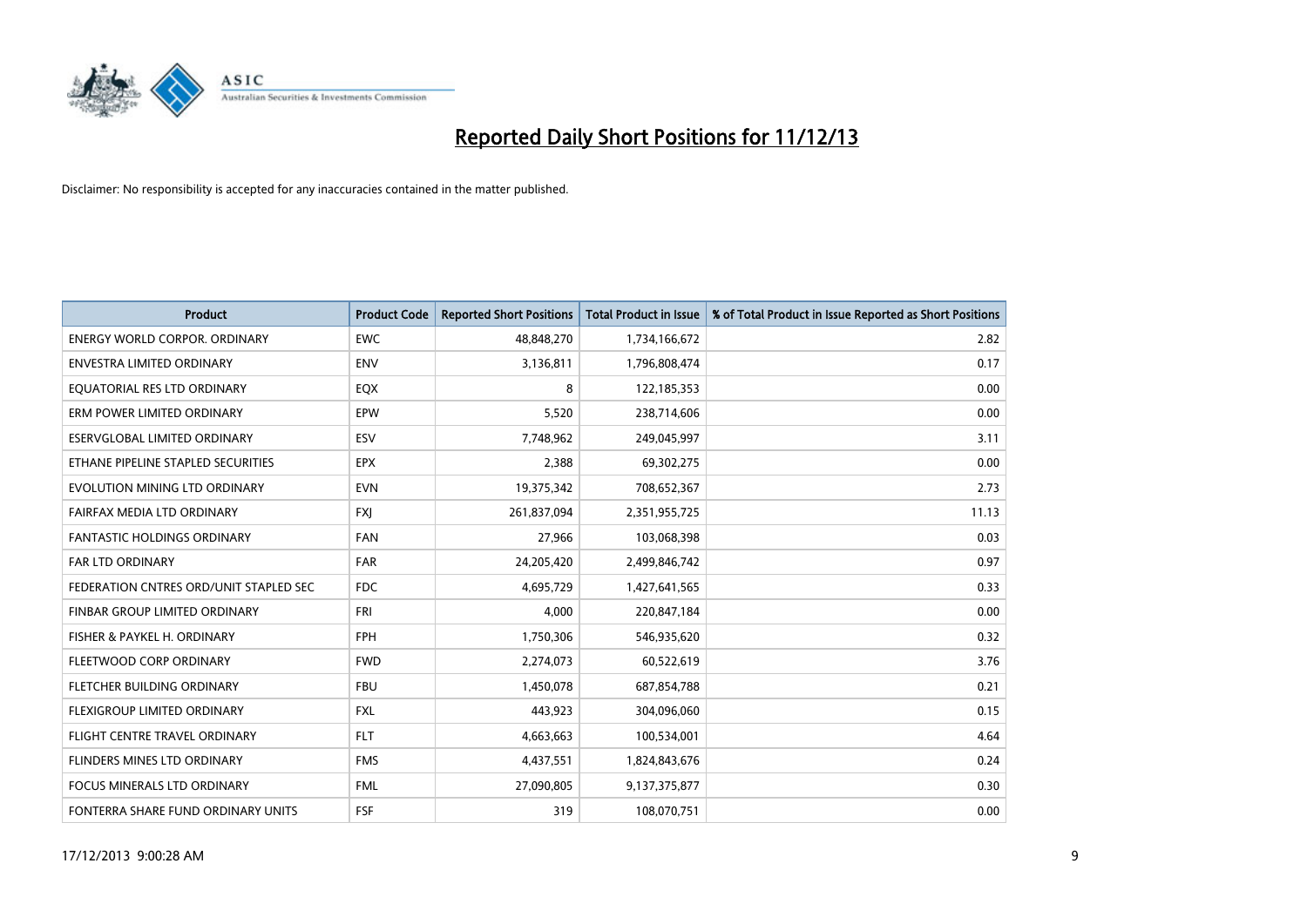

| <b>Product</b>                                   | <b>Product Code</b> | <b>Reported Short Positions</b> | <b>Total Product in Issue</b> | % of Total Product in Issue Reported as Short Positions |
|--------------------------------------------------|---------------------|---------------------------------|-------------------------------|---------------------------------------------------------|
| <b>FORGE GROUP LIMITED ORDINARY</b>              | <b>FGE</b>          | 663,518                         | 86,169,014                    | 0.77                                                    |
| FORTESCUE METALS GRP ORDINARY                    | <b>FMG</b>          | 136,848,631                     | 3,113,798,151                 | 4.39                                                    |
| <b>G.U.D. HOLDINGS ORDINARY</b>                  | GUD                 | 6,009,958                       | 71,241,319                    | 8.44                                                    |
| <b>G8 EDUCATION LIMITED ORDINARY</b>             | <b>GEM</b>          | 1,906,020                       | 300,302,719                   | 0.63                                                    |
| <b>GALAXY RESOURCES ORDINARY</b>                 | GXY                 | 617,038                         | 1,020,525,434                 | 0.06                                                    |
| <b>GBST HOLDINGS., ORDINARY</b>                  | <b>GBT</b>          | 63,581                          | 66,561,725                    | 0.10                                                    |
| <b>GENETIC TECHNOLOGIES ORDINARY</b>             | <b>GTG</b>          | 144.000                         | 572,694,121                   | 0.03                                                    |
| <b>GEODYNAMICS LIMITED ORDINARY</b>              | GDY                 | 850                             | 406,452,608                   | 0.00                                                    |
| GI DYNAMICS, INC CDI US PROHIBITED               | GID                 | 1,363,106                       | 393,043,620                   | 0.35                                                    |
| <b>GINDALBIE METALS LTD ORDINARY</b>             | GBG                 | 44,569,926                      | 1,493,498,390                 | 2.98                                                    |
| <b>GOODMAN FIELDER. ORDINARY</b>                 | GFF                 | 37,663,239                      | 1,955,559,207                 | 1.93                                                    |
| <b>GOODMAN GROUP STAPLED</b>                     | <b>GMG</b>          | 1,759,073                       | 1,718,742,809                 | 0.10                                                    |
| <b>GPT GROUP STAPLED SEC.</b>                    | GPT                 | 7,338,745                       | 1,694,888,638                 | 0.43                                                    |
| <b>GRAINCORP LIMITED A CLASS ORDINARY</b>        | <b>GNC</b>          | 543,080                         | 228,855,628                   | 0.24                                                    |
| <b>GRANGE RESOURCES. ORDINARY</b>                | GRR                 | 5,454,389                       | 1,156,492,195                 | 0.47                                                    |
| <b>GREENCROSS LIMITED ORDINARY</b>               | GXL                 | 14,942                          | 37,682,334                    | 0.04                                                    |
| <b>GREENLAND MIN EN LTD ORDINARY</b>             | GGG                 | 6,394,660                       | 574,572,911                   | 1.11                                                    |
| <b>GROWTHPOINT PROPERTY NEW</b>                  | GOZN                | 103,448                         | 40,800,000                    | 0.25                                                    |
| <b>GROWTHPOINT PROPERTY ORD/UNIT STAPLED SEC</b> | GOZ                 | 1,456,639                       | 414,410,218                   | 0.35                                                    |
| <b>GRYPHON MINERALS LTD ORDINARY</b>             | GRY                 | 5,918,004                       | 400,797,615                   | 1.48                                                    |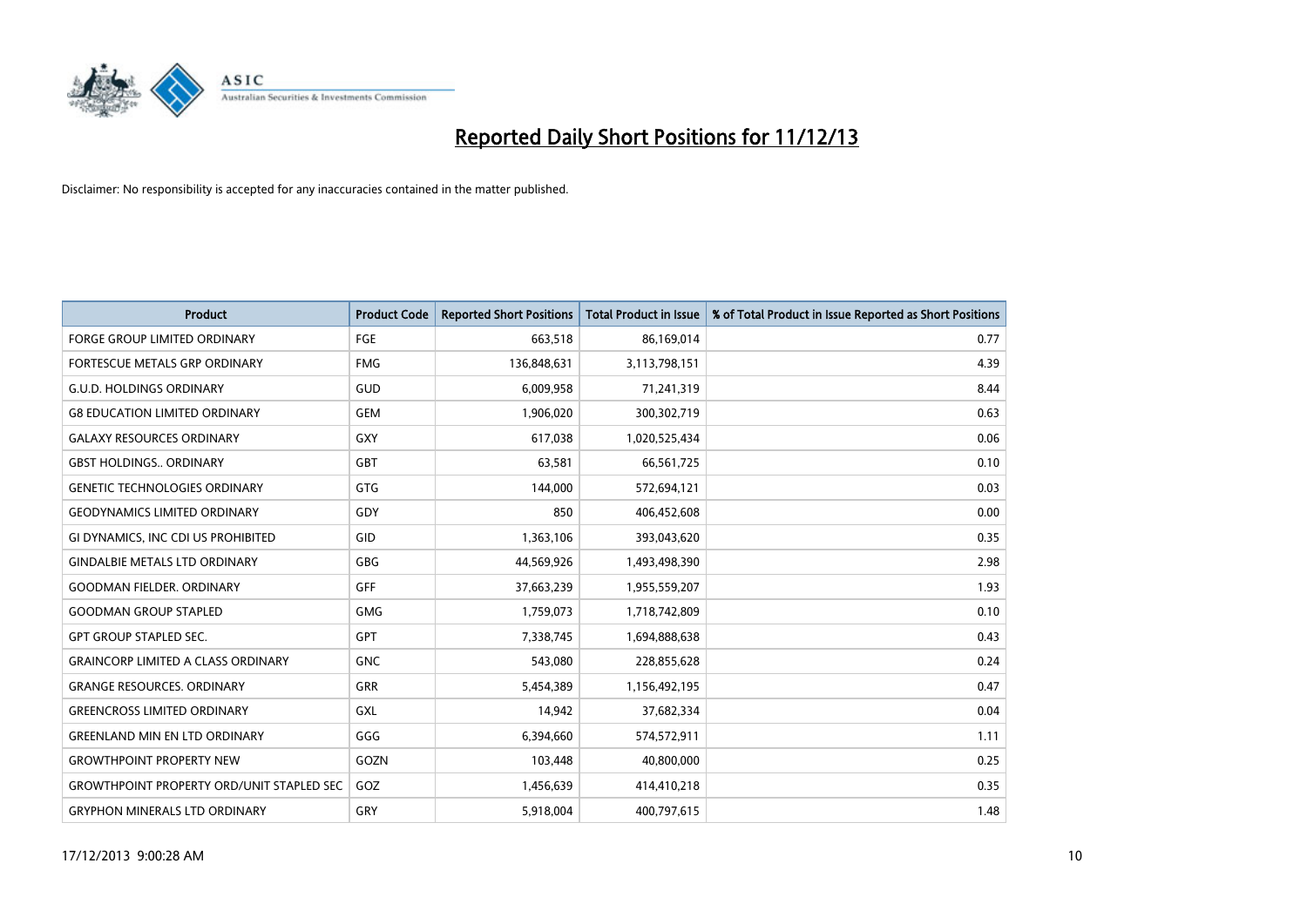

| <b>Product</b>                      | <b>Product Code</b> | <b>Reported Short Positions</b> | <b>Total Product in Issue</b> | % of Total Product in Issue Reported as Short Positions |
|-------------------------------------|---------------------|---------------------------------|-------------------------------|---------------------------------------------------------|
| <b>GUILDFORD COAL LTD ORDINARY</b>  | <b>GUF</b>          | 242,747                         | 635,046,899                   | 0.04                                                    |
| <b>GWA GROUP LTD ORDINARY</b>       | <b>GWA</b>          | 12,916,516                      | 306,533,770                   | 4.21                                                    |
| HARVEY NORMAN ORDINARY              | <b>HVN</b>          | 64,821,191                      | 1,062,316,784                 | 6.10                                                    |
| <b>HENDERSON GROUP CDI 1:1</b>      | <b>HGG</b>          | 503,557                         | 730,596,390                   | 0.07                                                    |
| HEA HOLDINGS LIMITED ORDINARY       | <b>HFA</b>          | 3,863                           | 118,738,157                   | 0.00                                                    |
| <b>HIGHLANDS PACIFIC ORDINARY</b>   | <b>HIG</b>          | 500,001                         | 853,777,764                   | 0.06                                                    |
| HILLGROVE RES LTD ORDINARY          | <b>HGO</b>          | 5,910,143                       | 1,178,589,221                 | 0.50                                                    |
| <b>HILLS LTD ORDINARY</b>           | <b>HIL</b>          | 519,797                         | 239,375,808                   | 0.22                                                    |
| HORIZON OIL LIMITED ORDINARY        | <b>HZN</b>          | 78,492,658                      | 1,301,147,932                 | 6.03                                                    |
| HOT CHILI LTD ORDINARY              | <b>HCH</b>          | 10,000                          | 347,732,196                   | 0.00                                                    |
| HOTEL PROPERTY STAPLED              | <b>HPI</b>          | 212,669                         | 132,870,000                   | 0.16                                                    |
| <b>ICON ENERGY LIMITED ORDINARY</b> | ICN                 | 92,926                          | 615,774,351                   | 0.02                                                    |
| <b>IINET LIMITED ORDINARY</b>       | <b>IIN</b>          | 334,790                         | 161,238,847                   | 0.21                                                    |
| <b>ILUKA RESOURCES ORDINARY</b>     | ILU                 | 38,589,869                      | 418,700,517                   | 9.22                                                    |
| <b>IMDEX LIMITED ORDINARY</b>       | <b>IMD</b>          | 4,193,316                       | 210,473,188                   | 1.99                                                    |
| <b>INCITEC PIVOT ORDINARY</b>       | IPL                 | 22,484,239                      | 1,628,730,107                 | 1.38                                                    |
| INDEPENDENCE GROUP ORDINARY         | <b>IGO</b>          | 3,565,212                       | 233,323,905                   | 1.53                                                    |
| INDOPHIL RESOURCES ORDINARY         | <b>IRN</b>          | 1,604,919                       | 1,203,146,194                 | 0.13                                                    |
| <b>INDUSTRIA REIT STAPLED</b>       | <b>IDR</b>          | 152,500                         | 125,000,001                   | 0.12                                                    |
| INFIGEN ENERGY STAPLED SECURITIES   | <b>IFN</b>          | 3,400,669                       | 764,993,434                   | 0.44                                                    |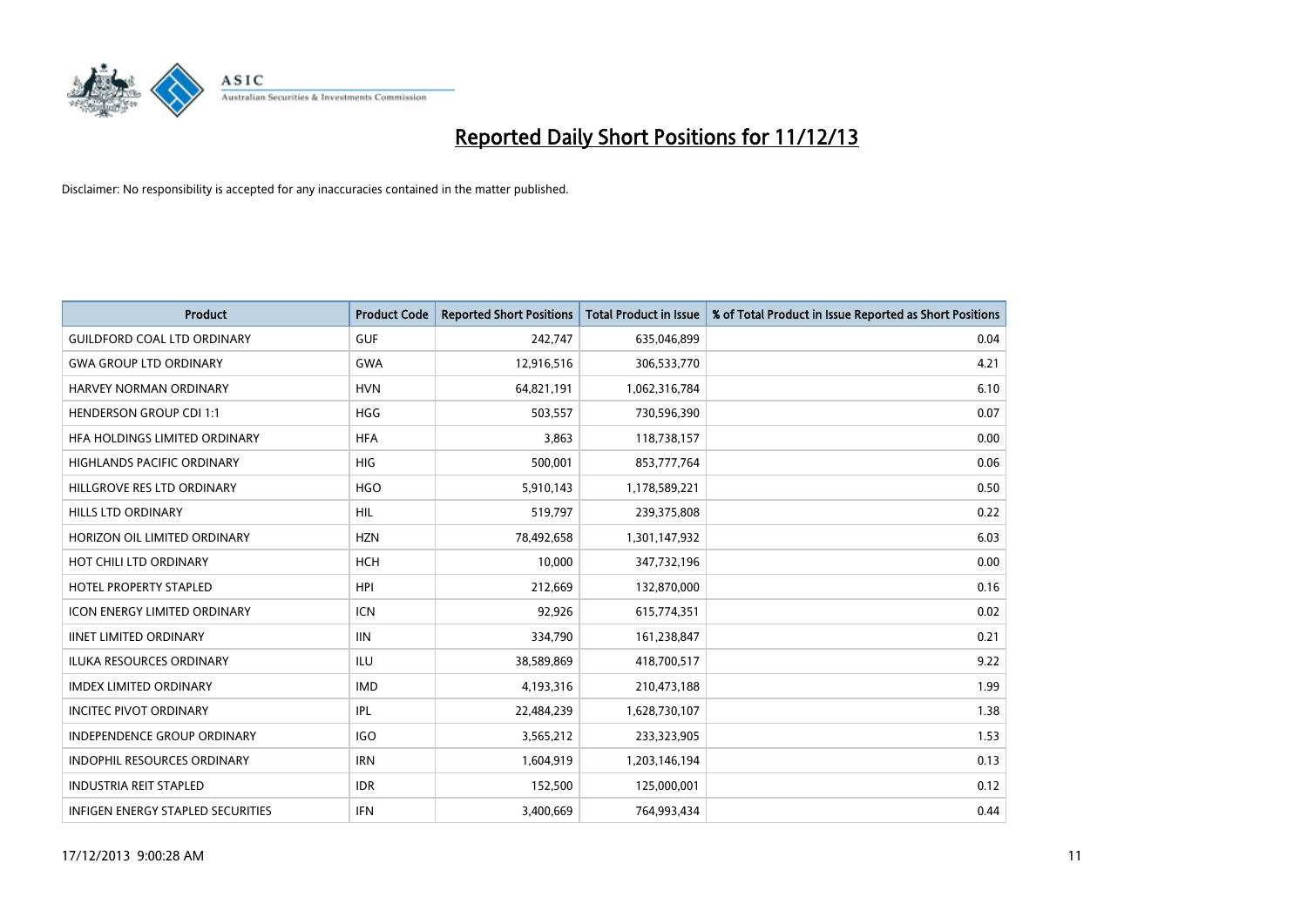

| Product                                         | <b>Product Code</b> | <b>Reported Short Positions</b> | <b>Total Product in Issue</b> | % of Total Product in Issue Reported as Short Positions |
|-------------------------------------------------|---------------------|---------------------------------|-------------------------------|---------------------------------------------------------|
| <b>INFOMEDIA LTD ORDINARY</b>                   | <b>IFM</b>          | 388,458                         | 304,953,155                   | 0.13                                                    |
| INSURANCE AUSTRALIA ORDINARY                    | IAG                 | 12,874,622                      | 2,079,034,021                 | 0.62                                                    |
| <b>INTREPID MINES ORDINARY</b>                  | <b>IAU</b>          | 20,287,838                      | 556,348,985                   | 3.65                                                    |
| <b>INVESTA OFFICE FUND STAPLED SECURITIES</b>   | <b>IOF</b>          | 767,477                         | 614,047,458                   | 0.12                                                    |
| <b>INVOCARE LIMITED ORDINARY</b>                | <b>IVC</b>          | 5,850,361                       | 110,030,298                   | 5.32                                                    |
| <b>IOOF HOLDINGS LTD ORDINARY</b>               | IFL                 | 1,449,872                       | 232,118,034                   | 0.62                                                    |
| <b>IPROPERTY GROUP LTD ORDINARY</b>             | <b>IPP</b>          | 3,669                           | 181,398,426                   | 0.00                                                    |
| <b>IRESS LIMITED ORDINARY</b>                   | <b>IRE</b>          | 546,081                         | 158,585,126                   | 0.34                                                    |
| <b>IRON ORE HOLDINGS ORDINARY</b>               | <b>IOH</b>          | 26,197                          | 161,174,005                   | 0.02                                                    |
| <b>ISELECT LTD ORDINARY</b>                     | <b>ISU</b>          | 859,582                         | 260,664,894                   | 0.33                                                    |
| ISHARES MSCI AUS 200 ISHARES MSCI AUS 200       | <b>IOZ</b>          | 6,051                           | 10,592,037                    | 0.06                                                    |
| ISHS GLOBAL CONS ETF CDI 1:1                    | IXI                 | 434                             | 4,750,000                     | 0.01                                                    |
| <b>ISONEA LIMITED ORDINARY</b>                  | <b>ISN</b>          | 4,000                           | 262,483,547                   | 0.00                                                    |
| <b>IAMES HARDIE INDUST CHESS DEPOSITARY INT</b> | <b>IHX</b>          | 6,780,723                       | 443,823,704                   | 1.53                                                    |
| <b>JB HI-FI LIMITED ORDINARY</b>                | <b>IBH</b>          | 7,058,359                       | 100,261,681                   | 7.04                                                    |
| <b>KAGARA LTD ORDINARY</b>                      | KZL                 | 3,385,466                       | 798,953,117                   | 0.42                                                    |
| KAROON GAS AUSTRALIA ORDINARY                   | <b>KAR</b>          | 3,373,693                       | 255,841,581                   | 1.32                                                    |
| KATHMANDU HOLD LTD ORDINARY                     | <b>KMD</b>          | 128,035                         | 200,326,690                   | 0.06                                                    |
| <b>KBL MINING LIMITED ORDINARY</b>              | <b>KBL</b>          | 1,820                           | 393,535,629                   | 0.00                                                    |
| KINGSGATE CONSOLID. ORDINARY                    | <b>KCN</b>          | 22,290,013                      | 152,284,777                   | 14.64                                                   |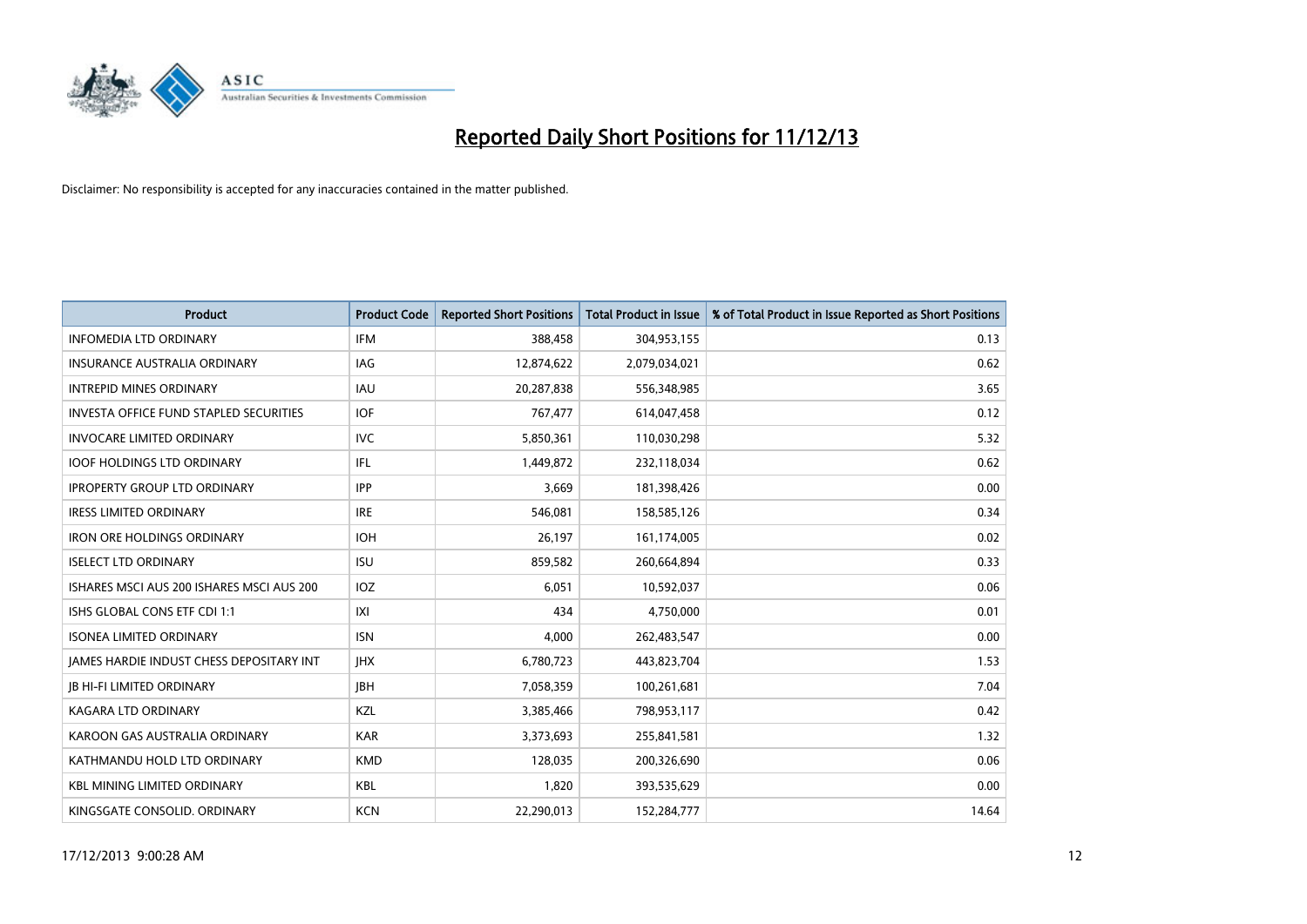

| <b>Product</b>                        | <b>Product Code</b> | <b>Reported Short Positions</b> | <b>Total Product in Issue</b> | % of Total Product in Issue Reported as Short Positions |
|---------------------------------------|---------------------|---------------------------------|-------------------------------|---------------------------------------------------------|
| KINGSROSE MINING LTD ORDINARY         | <b>KRM</b>          | 546.475                         | 335,753,851                   | 0.16                                                    |
| LEIGHTON HOLDINGS ORDINARY            | LEI                 | 23,150,246                      | 337,235,188                   | 6.86                                                    |
| LEND LEASE GROUP UNIT/ORD STAPLED     | <b>LLC</b>          | 8,334,841                       | 576,712,337                   | 1.45                                                    |
| LIFEHEALTHCARE GRP ORDINARY           | LHC                 | 93,097                          | 42,500,000                    | 0.22                                                    |
| LINC ENERGY LTD ORDINARY              | <b>LNC</b>          | 4,404,725                       | 523,120,361                   | 0.84                                                    |
| LOGICAMMS LIMITED ORDINARY            | <b>LCM</b>          | 24,464                          | 71,178,179                    | 0.03                                                    |
| LONESTAR RESO LTD ORDINARY            | <b>LNR</b>          | 23,598                          | 697,187,211                   | 0.00                                                    |
| LYCOPODIUM LIMITED ORDINARY           | <b>LYL</b>          | 3,001                           | 38,955,103                    | 0.01                                                    |
| LYNAS CORPORATION ORDINARY            | <b>LYC</b>          | 171,769,458                     | 1,961,160,594                 | 8.76                                                    |
| <b>M2 TELECOMMUNICATION ORDINARY</b>  | <b>MTU</b>          | 9,151,791                       | 179,384,685                   | 5.10                                                    |
| <b>MACA LIMITED ORDINARY</b>          | <b>MLD</b>          | 142,728                         | 175,050,243                   | 0.08                                                    |
| MACMAHON HOLDINGS ORDINARY            | MAH                 | 553,633                         | 1,261,699,966                 | 0.04                                                    |
| MACO ATLAS ROADS GRP ORDINARY STAPLED | <b>MOA</b>          | 12,369,412                      | 487,230,540                   | 2.54                                                    |
| MACQUARIE GROUP LTD ORDINARY          | MQG                 | 1,621,950                       | 340,118,378                   | 0.48                                                    |
| MACQUARIE TELECOM GP ORDINARY         | <b>MAQ</b>          | 2,336                           | 20,967,121                    | 0.01                                                    |
| MAGELLAN FIN GRP LTD ORDINARY         | <b>MFG</b>          | 716,416                         | 155,830,849                   | 0.46                                                    |
| <b>MATRIX C &amp; E LTD ORDINARY</b>  | <b>MCE</b>          | 2,719,892                       | 94,555,428                    | 2.88                                                    |
| MAVERICK DRILLING ORDINARY            | <b>MAD</b>          | 8,248,497                       | 467,726,751                   | 1.76                                                    |
| <b>MAXITRANS INDUSTRIES ORDINARY</b>  | <b>MXI</b>          | 547,367                         | 183,993,392                   | 0.30                                                    |
| MAYNE PHARMA LTD ORDINARY             | <b>MYX</b>          | 1,934,842                       | 563,459,968                   | 0.34                                                    |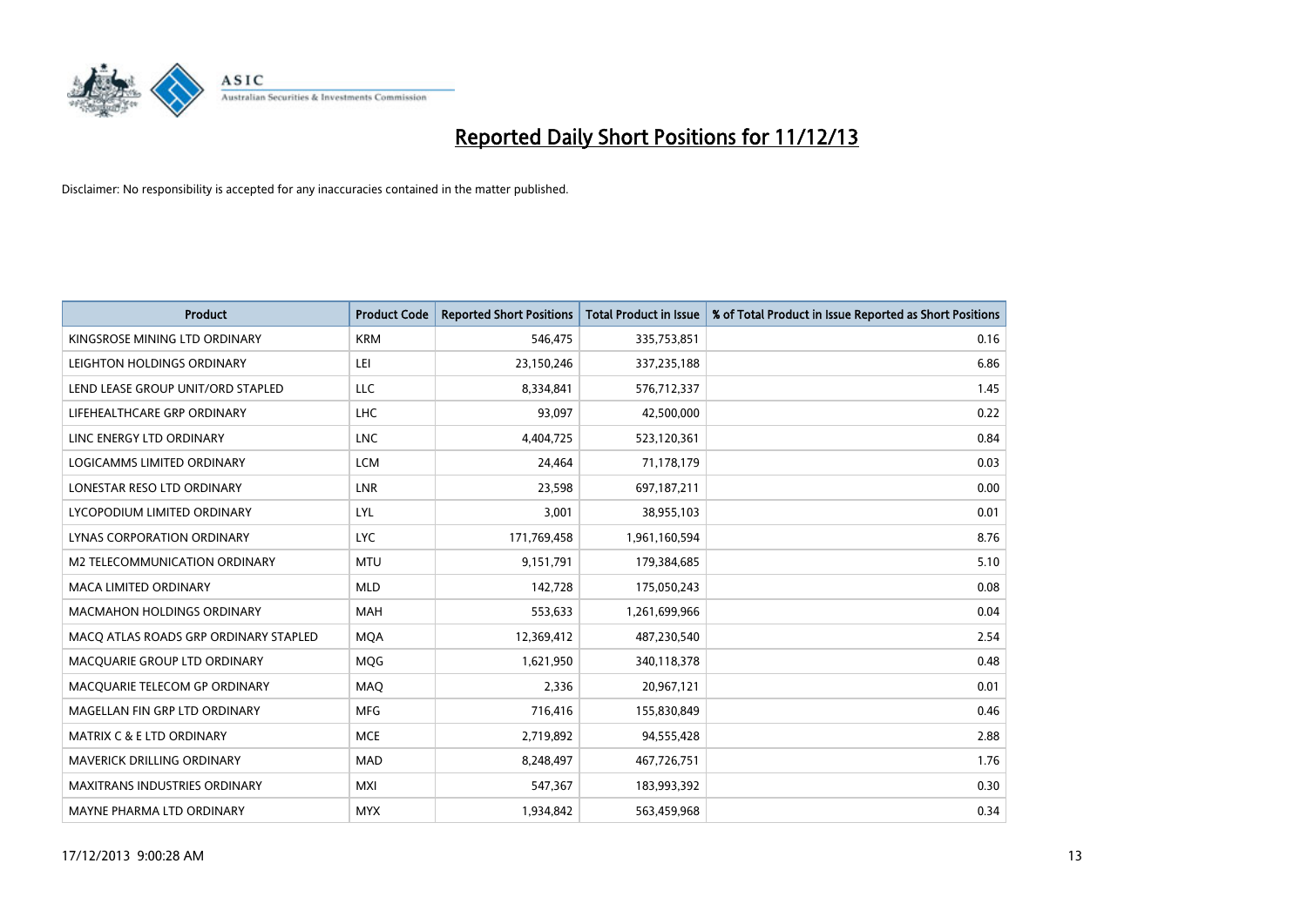

| <b>Product</b>                      | <b>Product Code</b> | <b>Reported Short Positions</b> | <b>Total Product in Issue</b> | % of Total Product in Issue Reported as Short Positions |
|-------------------------------------|---------------------|---------------------------------|-------------------------------|---------------------------------------------------------|
| <b>MCALEESE LTD ORDINARY</b>        | <b>MCS</b>          | 2,640,206                       | 296,577,121                   | 0.89                                                    |
| MCMILLAN SHAKESPEARE ORDINARY       | <b>MMS</b>          | 816,777                         | 74,523,965                    | 1.10                                                    |
| MEDUSA MINING LTD ORDINARY          | <b>MML</b>          | 6,651,905                       | 207,794,301                   | 3.20                                                    |
| MELBOURNE IT LIMITED ORDINARY       | <b>MLB</b>          | 3,000                           | 83,164,371                    | 0.00                                                    |
| MEO AUSTRALIA LTD ORDINARY          | <b>MEO</b>          | 10,845                          | 627,264,587                   | 0.00                                                    |
| MERIDIAN ENERGY INSTALMENT RECEIPTS | <b>MEZCA</b>        | 32,097                          | 1,255,413,626                 | 0.00                                                    |
| <b>MERMAID MARINE ORDINARY</b>      | <b>MRM</b>          | 1,450,693                       | 232,652,241                   | 0.62                                                    |
| MESOBLAST LIMITED ORDINARY          | <b>MSB</b>          | 16,900,544                      | 317,350,901                   | 5.33                                                    |
| METALS X LIMITED ORDINARY           | <b>MLX</b>          | 46,230                          | 1,655,386,110                 | 0.00                                                    |
| METCASH LIMITED ORDINARY            | <b>MTS</b>          | 97,389,682                      | 880,704,786                   | 11.06                                                   |
| METMINCO LIMITED ORDINARY           | <b>MNC</b>          | 666,661                         | 1,749,543,023                 | 0.04                                                    |
| MICLYN EXP OFFSHR ORDINARY          | <b>MIO</b>          | 79,856                          | 281,754,775                   | 0.03                                                    |
| MIGHTY RIVER POWER ORDINARY         | <b>MYT</b>          | 1,950,939                       | 1,400,000,094                 | 0.14                                                    |
| MILTON CORPORATION ORDINARY         | <b>MLT</b>          | 45,428                          | 627,357,755                   | 0.01                                                    |
| MINCOR RESOURCES NL ORDINARY        | <b>MCR</b>          | 2,288,831                       | 188,208,274                   | 1.22                                                    |
| MINERAL DEPOSITS ORDINARY           | <b>MDL</b>          | 1,417,545                       | 83,538,786                    | 1.70                                                    |
| MINERAL RESOURCES. ORDINARY         | <b>MIN</b>          | 4,041,857                       | 186,112,198                   | 2.17                                                    |
| MINT WIRELESS ORDINARY              | <b>MNW</b>          | 462,657                         | 403,872,395                   | 0.11                                                    |
| MIRABELA NICKEL LTD ORDINARY        | <b>MBN</b>          | 23,099,744                      | 876,801,147                   | 2.63                                                    |
| MIRVAC GROUP STAPLED SECURITIES     | <b>MGR</b>          | 1,676,624                       | 3,664,938,678                 | 0.05                                                    |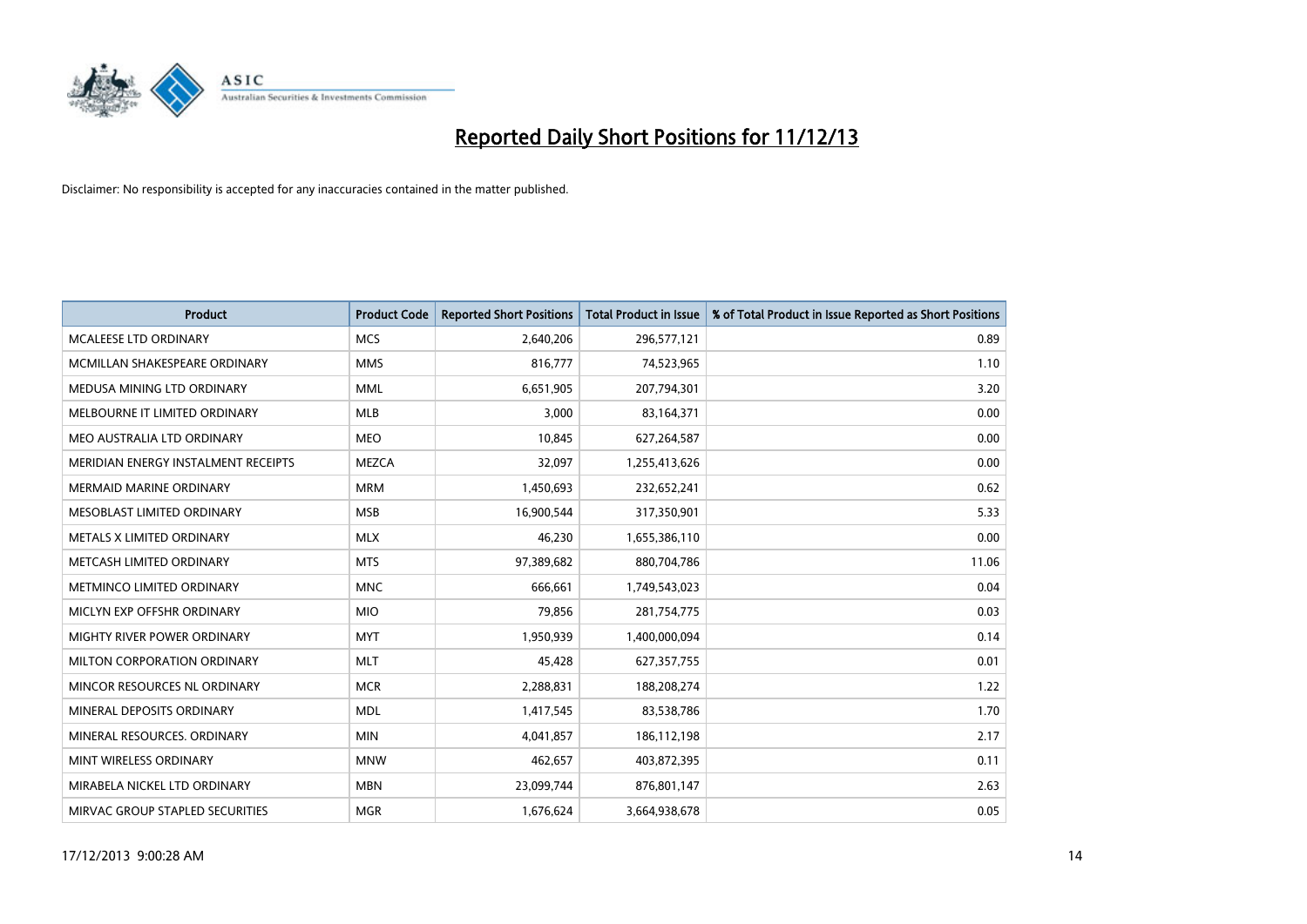

| <b>Product</b>                     | <b>Product Code</b> | <b>Reported Short Positions</b> | <b>Total Product in Issue</b> | % of Total Product in Issue Reported as Short Positions |
|------------------------------------|---------------------|---------------------------------|-------------------------------|---------------------------------------------------------|
| MOBILE EMBRACE LTD ORDINARY        | <b>MBE</b>          | 4.500                           | 323,077,790                   | 0.00                                                    |
| <b>MOLOPO ENERGY LTD ORDINARY</b>  | <b>MPO</b>          | 100,365                         | 246,724,091                   | 0.04                                                    |
| <b>MONADELPHOUS GROUP ORDINARY</b> | <b>MND</b>          | 11,903,277                      | 92,308,047                    | 12.90                                                   |
| MORTGAGE CHOICE LTD ORDINARY       | MOC                 | 80,204                          | 123,780,387                   | 0.06                                                    |
| <b>MOUNT GIBSON IRON ORDINARY</b>  | <b>MGX</b>          | 5,069,893                       | 1,090,584,232                 | 0.46                                                    |
| MULTIPLEX SITES SITES              | <b>MXUPA</b>        | 1,472                           | 4,500,000                     | 0.03                                                    |
| MURCHISON METALS LTD ORDINARY      | <b>MMX</b>          | 216,291                         | 450,497,346                   | 0.05                                                    |
| <b>MYER HOLDINGS LTD ORDINARY</b>  | <b>MYR</b>          | 67,597,879                      | 585,684,551                   | 11.54                                                   |
| NANOSONICS LIMITED ORDINARY        | <b>NAN</b>          | 99,225                          | 262,822,463                   | 0.04                                                    |
| NATIONAL AUST, BANK ORDINARY       | <b>NAB</b>          | 6,069,637                       | 2,349,453,562                 | 0.26                                                    |
| NAVITAS LIMITED ORDINARY           | <b>NVT</b>          | 3,618,512                       | 375,416,910                   | 0.96                                                    |
| NEON ENERGY LIMITED ORDINARY       | <b>NEN</b>          | 1,046,670                       | 553,037,848                   | 0.19                                                    |
| NEUREN PHARMACEUT, ORDINARY        | <b>NEU</b>          | 10,403                          | 1,493,120,164                 | 0.00                                                    |
| NEW HOPE CORPORATION ORDINARY      | NHC                 | 624,942                         | 830,767,542                   | 0.08                                                    |
| NEWCREST MINING ORDINARY           | <b>NCM</b>          | 6,958,907                       | 766,510,971                   | 0.91                                                    |
| NEWS CORP A NON-VOTING CDI         | <b>NWSLV</b>        | 1,455,464                       | 4,018,120                     | 36.22                                                   |
| NEWS CORP B VOTING CDI             | <b>NWS</b>          | 3,084,361                       | 21,223,350                    | 14.53                                                   |
| NEWSAT LIMITED ORDINARY            | <b>NWT</b>          | 329,492                         | 591,460,931                   | 0.06                                                    |
| NEXTDC LIMITED ORDINARY            | <b>NXT</b>          | 9,665,024                       | 192,904,486                   | 5.01                                                    |
| NEXUS ENERGY LIMITED ORDINARY      | <b>NXS</b>          | 2,109,740                       | 1,330,219,459                 | 0.16                                                    |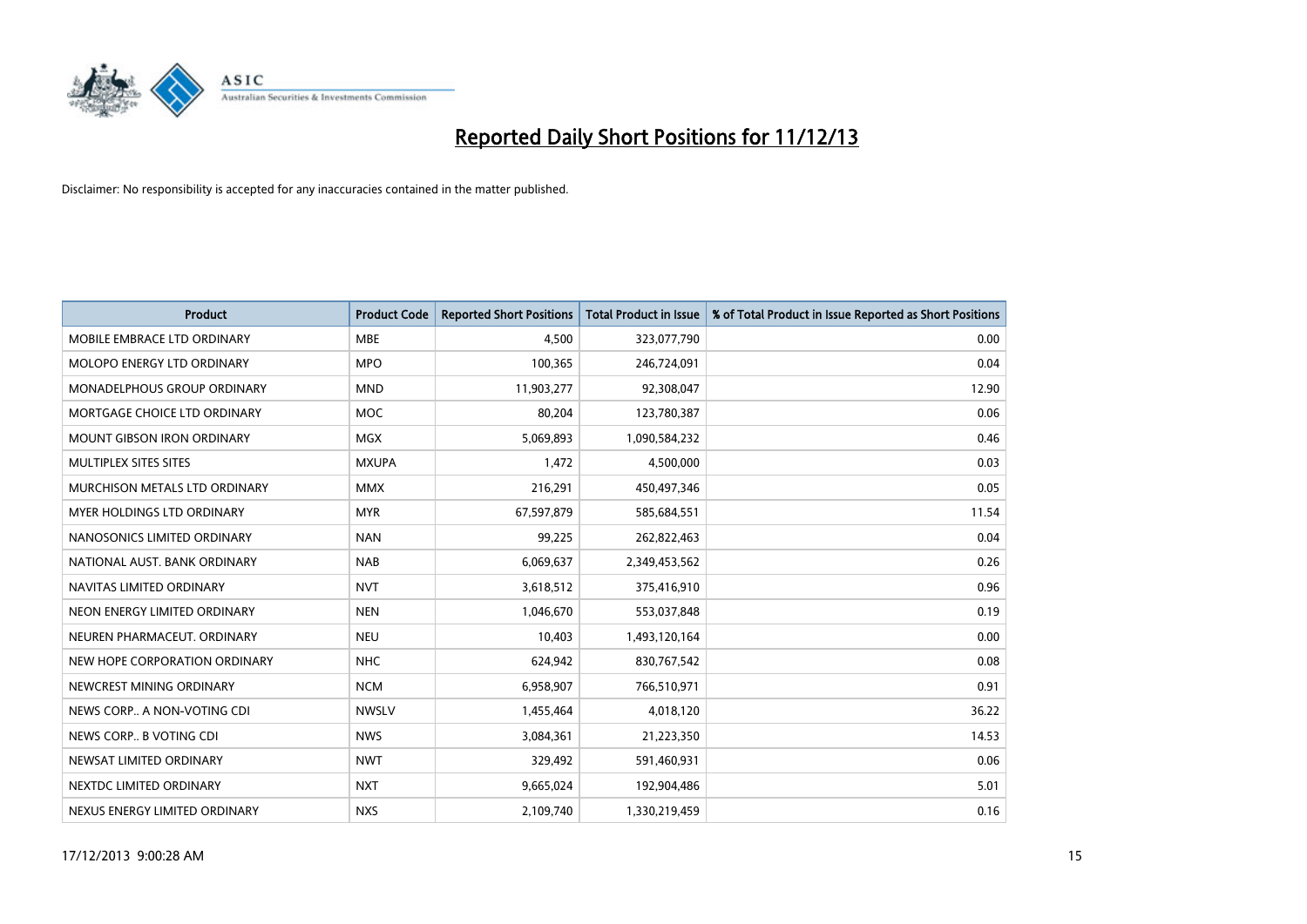

| <b>Product</b>                        | <b>Product Code</b> | <b>Reported Short Positions</b> | <b>Total Product in Issue</b> | % of Total Product in Issue Reported as Short Positions |
|---------------------------------------|---------------------|---------------------------------|-------------------------------|---------------------------------------------------------|
| NIB HOLDINGS LIMITED ORDINARY         | <b>NHF</b>          | 4,080,647                       | 439,004,182                   | 0.93                                                    |
| NICK SCALI LIMITED ORDINARY           | <b>NCK</b>          | 505                             | 81,000,000                    | 0.00                                                    |
| NIDO PETROLEUM ORDINARY               | <b>NDO</b>          | 42,500                          | 2,046,650,968                 | 0.00                                                    |
| NINE ENTERTAINMENT ORDINARY           | <b>NEC</b>          | 5,728,156                       | 940,293,562                   | 0.61                                                    |
| NOBLE MINERAL RES ORDINARY            | <b>NMG</b>          | 2,365,726                       | 666,397,952                   | 0.36                                                    |
| NORTHERN IRON LTD ORDINARY            | <b>NFE</b>          | 108,190                         | 484,405,314                   | 0.02                                                    |
| NORTHERN STAR ORDINARY                | <b>NST</b>          | 3,895,588                       | 428,369,762                   | 0.91                                                    |
| NOVOGEN LIMITED ORDINARY              | <b>NRT</b>          | 79,601                          | 158,625,294                   | 0.05                                                    |
| NRW HOLDINGS LIMITED ORDINARY         | <b>NWH</b>          | 18,868,500                      | 278,888,011                   | 6.77                                                    |
| NUCOAL RESOURCES LTD ORDINARY         | <b>NCR</b>          | 90,001                          | 768,612,354                   | 0.01                                                    |
| NUFARM LIMITED ORDINARY               | <b>NUF</b>          | 14,432,644                      | 263,643,448                   | 5.47                                                    |
| OAKTON LIMITED ORDINARY               | <b>OKN</b>          | 567,941                         | 89,968,985                    | 0.63                                                    |
| OCEANAGOLD CORP. CHESS DEPOSITARY INT | <b>OGC</b>          | 1,688,363                       | 300,350,129                   | 0.56                                                    |
| OIL SEARCH LTD ORDINARY               | OSH                 | 8,962,140                       | 1,343,361,150                 | 0.67                                                    |
| OM HOLDINGS LIMITED ORDINARY          | <b>OMH</b>          | 2,570,318                       | 733,423,337                   | 0.35                                                    |
| ORICA LIMITED ORDINARY                | ORI                 | 7,981,213                       | 368,203,632                   | 2.17                                                    |
| ORIGIN ENERGY ORDINARY                | <b>ORG</b>          | 7,346,847                       | 1,101,226,425                 | 0.67                                                    |
| OROCOBRE LIMITED ORDINARY             | <b>ORE</b>          | 359,260                         | 132,041,911                   | 0.27                                                    |
| OROTONGROUP LIMITED ORDINARY          | ORL                 | 113,133                         | 40,880,902                    | 0.28                                                    |
| OZ MINERALS ORDINARY                  | OZL                 | 20,777,123                      | 303,470,022                   | 6.85                                                    |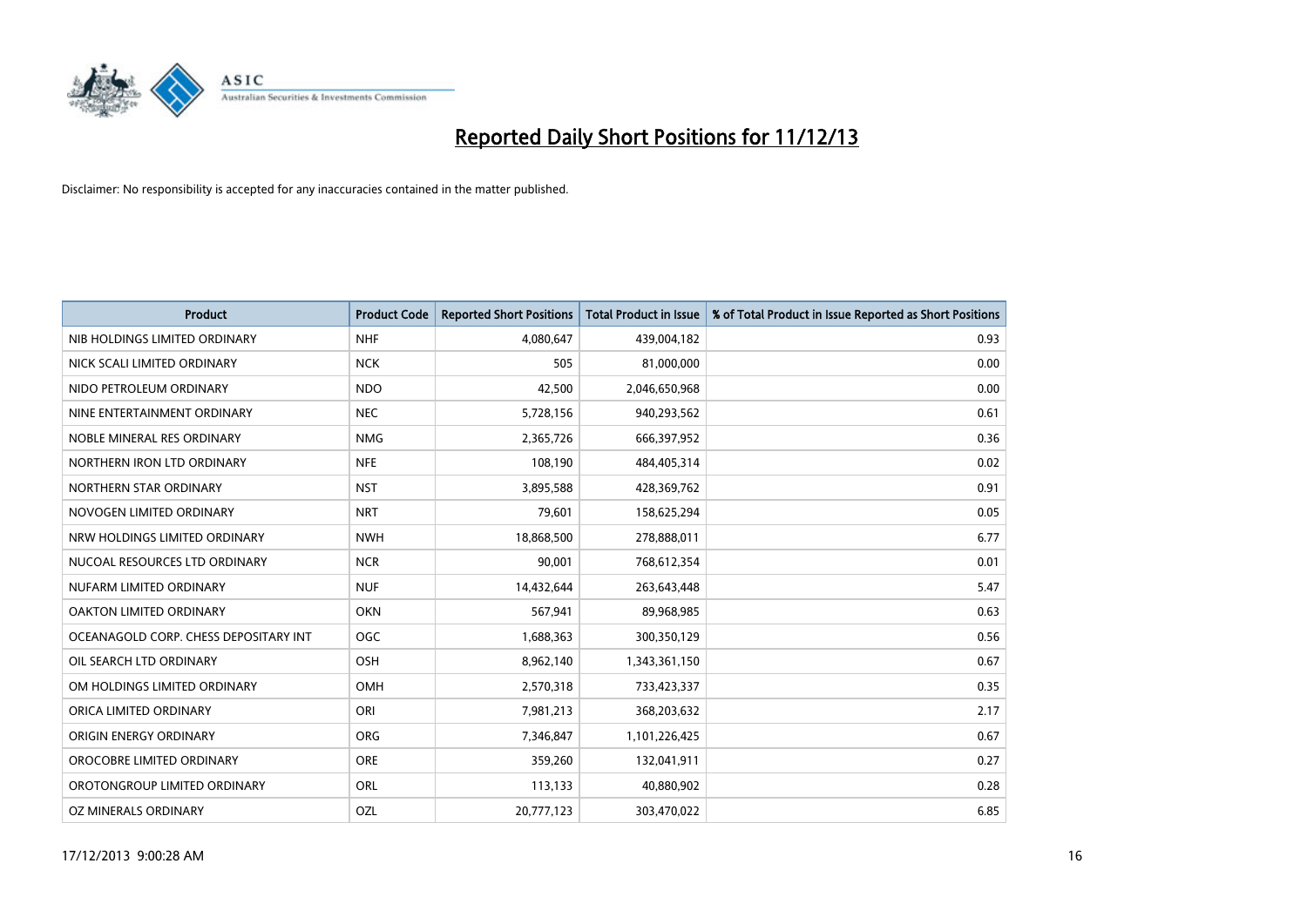

| <b>Product</b>                | <b>Product Code</b> | <b>Reported Short Positions</b> | <b>Total Product in Issue</b> | % of Total Product in Issue Reported as Short Positions |
|-------------------------------|---------------------|---------------------------------|-------------------------------|---------------------------------------------------------|
| OZFOREX GROUP LTD ORDINARY    | <b>OFX</b>          | 2,208,873                       | 240,000,000                   | 0.92                                                    |
| PACIFIC BRANDS ORDINARY       | <b>PBG</b>          | 7,331,407                       | 912,915,695                   | 0.80                                                    |
| PALADIN ENERGY LTD ORDINARY   | <b>PDN</b>          | 98,782,734                      | 964,118,567                   | 10.25                                                   |
| PANAUST LIMITED ORDINARY      | <b>PNA</b>          | 3,383,949                       | 619,765,589                   | 0.55                                                    |
| PANORAMIC RESOURCES ORDINARY  | PAN                 | 2,136,207                       | 295,085,132                   | 0.72                                                    |
| PANTERRA GOLD LTD ORDINARY    | PGI                 | $\mathbf{1}$                    | 769,414,346                   | 0.00                                                    |
| PAPERLINX LIMITED ORDINARY    | <b>PPX</b>          | 89,918                          | 609,280,761                   | 0.01                                                    |
| PAPILLON RES LTD ORDINARY     | PIR                 | 8,770,689                       | 339,444,210                   | 2.58                                                    |
| PATTIES FOODS LTD ORDINARY    | PFL                 | 36                              | 139,144,338                   | 0.00                                                    |
| PEET LIMITED ORDINARY         | <b>PPC</b>          | 419,648                         | 433,389,348                   | 0.10                                                    |
| PENINSULA ENERGY LTD ORDINARY | <b>PEN</b>          |                                 | 3,042,508,659                 | 0.00                                                    |
| PERILYA LIMITED ORDINARY      | PEM                 | 1,530                           | 769,316,426                   | 0.00                                                    |
| PERPETUAL LIMITED ORDINARY    | PPT                 | 2,590,878                       | 42,002,824                    | 6.17                                                    |
| PERSEUS MINING LTD ORDINARY   | PRU                 | 12,681,553                      | 457,962,088                   | 2.77                                                    |
| PHARMAXIS LTD ORDINARY        | <b>PXS</b>          | 1,150,463                       | 309,038,869                   | 0.37                                                    |
| PHOSPHAGENICS LTD. ORDINARY   | POH                 | 50,000                          | 1,020,465,957                 | 0.00                                                    |
| PLATINUM ASSET ORDINARY       | <b>PTM</b>          | 701,541                         | 578,655,695                   | 0.12                                                    |
| PLATINUM AUSTRALIA ORDINARY   | <b>PLA</b>          | 836,127                         | 504,968,043                   | 0.17                                                    |
| PMI GOLD CORP CDI 1:1         | <b>PVM</b>          | 247,824                         | 165,052,854                   | 0.15                                                    |
| PMP LIMITED ORDINARY          | <b>PMP</b>          | 1,588,320                       | 323,781,124                   | 0.49                                                    |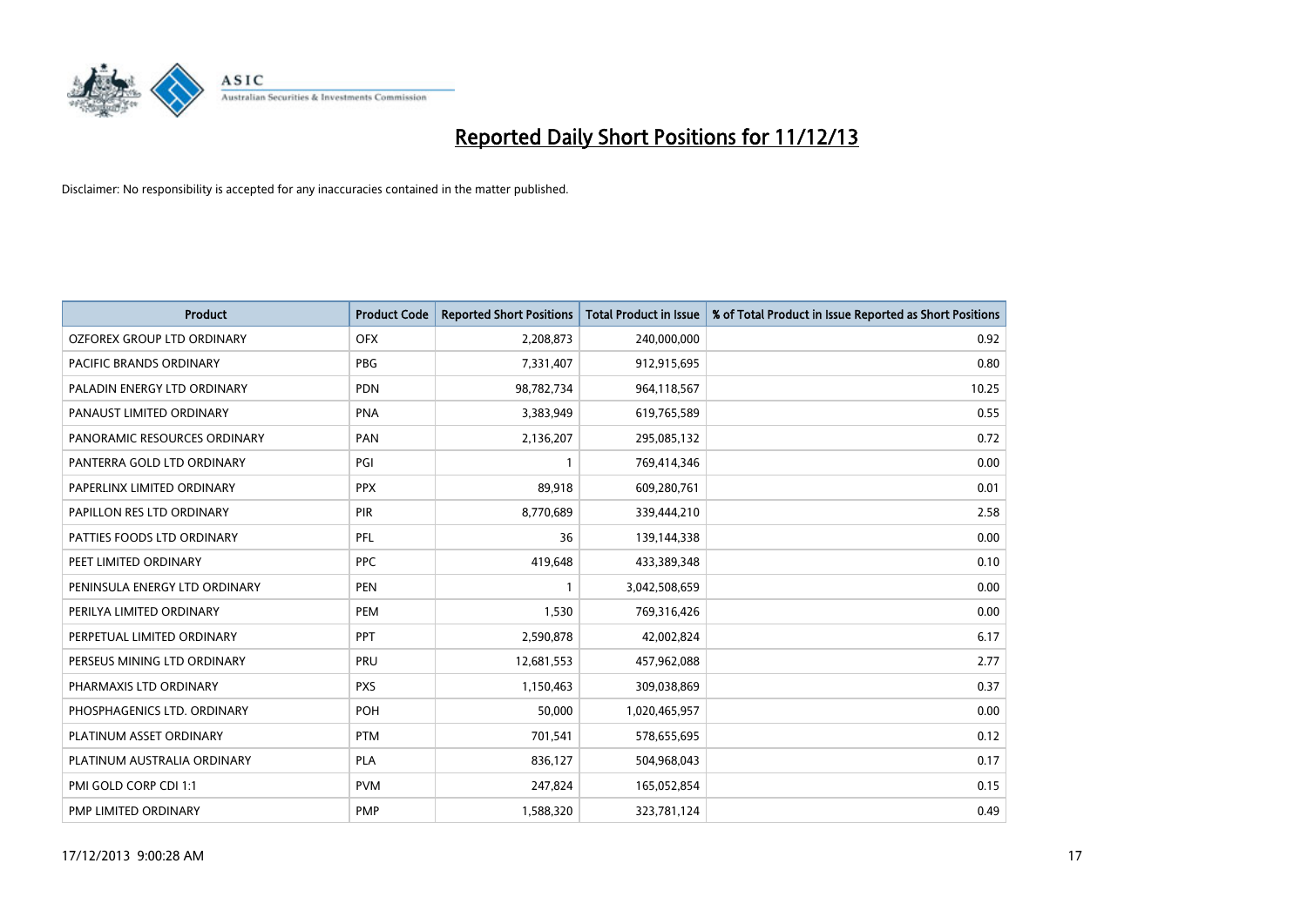

| <b>Product</b>                          | <b>Product Code</b> | <b>Reported Short Positions</b> | <b>Total Product in Issue</b> | % of Total Product in Issue Reported as Short Positions |
|-----------------------------------------|---------------------|---------------------------------|-------------------------------|---------------------------------------------------------|
| PRANA BIOTECHNOLOGY ORDINARY            | PBT                 | 531,420                         | 416,226,146                   | 0.13                                                    |
| PREMIER INVESTMENTS ORDINARY            | <b>PMV</b>          | 1,424,779                       | 155,314,874                   | 0.92                                                    |
| PRIMA BIOMED LTD ORDINARY               | <b>PRR</b>          | 841,894                         | 1,228,709,341                 | 0.07                                                    |
| PRIMARY HEALTH CARE ORDINARY            | <b>PRY</b>          | 18,821,887                      | 504,956,647                   | 3.73                                                    |
| PRIME MEDIA GRP LTD ORDINARY            | <b>PRT</b>          | 1,388,268                       | 366,330,303                   | 0.38                                                    |
| PROGRAMMED ORDINARY                     | <b>PRG</b>          | 187,041                         | 118,229,190                   | 0.16                                                    |
| <b>QANTAS AIRWAYS ORDINARY</b>          | QAN                 | 49,985,465                      | 2,196,330,250                 | 2.28                                                    |
| OBE INSURANCE GROUP ORDINARY            | <b>OBE</b>          | 16,430,445                      | 1,226,855,950                 | 1.34                                                    |
| ORXPHARMA LTD ORDINARY                  | <b>QRX</b>          | 202,291                         | 157,285,606                   | 0.13                                                    |
| <b>OUBE HOLDINGS LTD ORDINARY</b>       | <b>QUB</b>          | 11,404,862                      | 931,433,499                   | 1.22                                                    |
| RAMELIUS RESOURCES ORDINARY             | <b>RMS</b>          | 233,683                         | 365,380,380                   | 0.06                                                    |
| RAMSAY HEALTH CARE ORDINARY             | <b>RHC</b>          | 2,270,887                       | 202,081,252                   | 1.12                                                    |
| <b>RCR TOMLINSON ORDINARY</b>           | <b>RCR</b>          | 230,571                         | 136,696,590                   | 0.17                                                    |
| <b>REA GROUP ORDINARY</b>               | <b>REA</b>          | 1,209,701                       | 131,714,699                   | 0.92                                                    |
| RECALL HOLDINGS LTD DEFERRED SETTLEMENT | <b>REC</b>          | 418,827                         | 312,000,000                   | 0.13                                                    |
| <b>RECKON LIMITED ORDINARY</b>          | <b>RKN</b>          | 166,810                         | 126,913,066                   | 0.13                                                    |
| <b>RED 5 LIMITED ORDINARY</b>           | RED                 | 179,739                         | 759,451,008                   | 0.02                                                    |
| <b>RED FORK ENERGY ORDINARY</b>         | <b>RFE</b>          | 5,496,329                       | 499,551,719                   | 1.10                                                    |
| REDBANK ENERGY LTD ORDINARY             | <b>AEI</b>          | 13                              | 786,287                       | 0.00                                                    |
| REECE AUSTRALIA LTD. ORDINARY           | <b>REH</b>          | 436                             | 99,600,000                    | 0.00                                                    |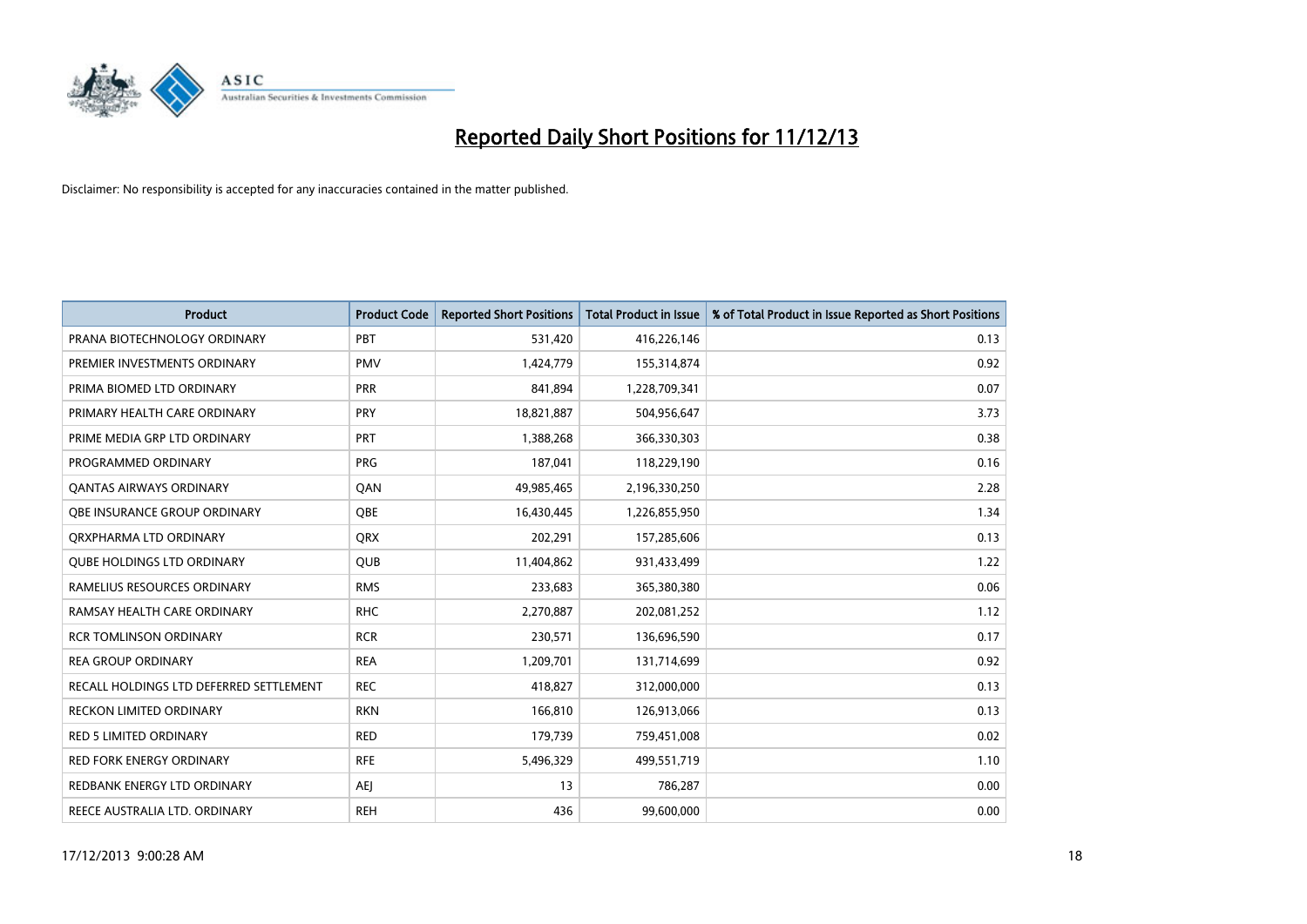

| <b>Product</b>                      | <b>Product Code</b> | <b>Reported Short Positions</b> | <b>Total Product in Issue</b> | % of Total Product in Issue Reported as Short Positions |
|-------------------------------------|---------------------|---------------------------------|-------------------------------|---------------------------------------------------------|
| REED RESOURCES LTD ORDINARY         | <b>RDR</b>          | 250,000                         | 523,453,895                   | 0.05                                                    |
| <b>REGIS RESOURCES ORDINARY</b>     | <b>RRL</b>          | 10,003,031                      | 497,985,884                   | 2.01                                                    |
| RESMED INC CDI 10:1                 | <b>RMD</b>          | 30,389,993                      | 1,420,542,770                 | 2.14                                                    |
| RESOLUTE MINING ORDINARY            | <b>RSG</b>          | 12,232,179                      | 640,994,224                   | 1.91                                                    |
| RESOURCE EQUIP LTD ORDINARY         | <b>ROL</b>          | 5,000                           | 249,065,471                   | 0.00                                                    |
| <b>RESOURCE GENERATION ORDINARY</b> | <b>RES</b>          | 224,300                         | 581,380,338                   | 0.04                                                    |
| RETAIL FOOD GROUP ORDINARY          | <b>RFG</b>          | 3,289,622                       | 142,706,772                   | 2.31                                                    |
| REX MINERALS LIMITED ORDINARY       | <b>RXM</b>          | 1,931,690                       | 188,907,284                   | 1.02                                                    |
| RHG LIMITED ORDINARY                | <b>RHG</b>          | 1,085                           | 308,483,177                   | 0.00                                                    |
| <b>RIALTO ENERGY ORDINARY</b>       | <b>RIA</b>          | 41                              | 1,155,765,100                 | 0.00                                                    |
| RIDLEY CORPORATION ORDINARY         | <b>RIC</b>          | 125,864                         | 307,817,071                   | 0.04                                                    |
| RIO TINTO LIMITED ORDINARY          | <b>RIO</b>          | 5,712,156                       | 435,758,720                   | 1.31                                                    |
| ROBUST RESOURCES ORDINARY           | <b>ROL</b>          | 4,000                           | 102,830,646                   | 0.00                                                    |
| ROC OIL COMPANY ORDINARY            | <b>ROC</b>          | 1,290,887                       | 686,461,740                   | 0.19                                                    |
| ROYAL WOLF HOLDINGS ORDINARY        | <b>RWH</b>          | 189,393                         | 100,387,052                   | 0.19                                                    |
| RURALCO HOLDINGS ORDINARY           | <b>RHL</b>          | 1,408                           | 55,019,284                    | 0.00                                                    |
| RXP SERVICES LTD ORDINARY           | <b>RXP</b>          | 53,648                          | 103,462,317                   | 0.05                                                    |
| SAI GLOBAL LIMITED ORDINARY         | SAI                 | 7,809,443                       | 210,750,820                   | 3.71                                                    |
| SALMAT LIMITED ORDINARY             | <b>SLM</b>          | 998                             | 159,812,799                   | 0.00                                                    |
| SAMSON OIL & GAS LTD ORDINARY       | SSN                 | 1,428,000                       | 2,547,627,193                 | 0.06                                                    |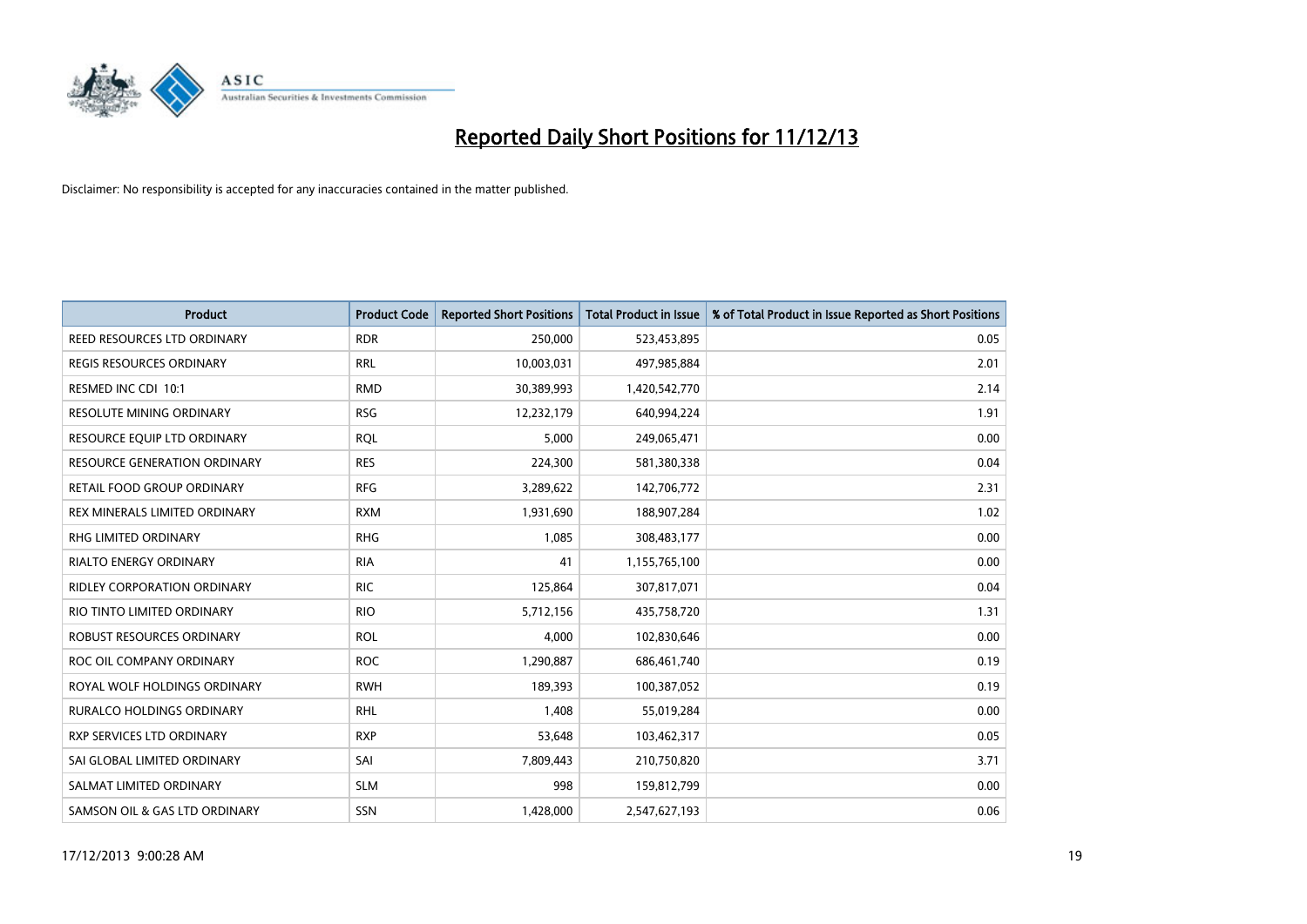

| <b>Product</b>                           | <b>Product Code</b> | <b>Reported Short Positions</b> | <b>Total Product in Issue</b> | % of Total Product in Issue Reported as Short Positions |
|------------------------------------------|---------------------|---------------------------------|-------------------------------|---------------------------------------------------------|
| SANDFIRE RESOURCES ORDINARY              | <b>SFR</b>          | 1,377,559                       | 155,640,968                   | 0.89                                                    |
| SANTOS LTD ORDINARY                      | <b>STO</b>          | 7,377,961                       | 970,209,994                   | 0.76                                                    |
| SARACEN MINERAL ORDINARY                 | <b>SAR</b>          | 1,885,243                       | 595,263,186                   | 0.32                                                    |
| SCA PROPERTY GROUP STAPLED SECURITIES    | <b>SCP</b>          | 35,647,995                      | 648,628,320                   | 5.50                                                    |
| SEDGMAN LIMITED ORDINARY                 | <b>SDM</b>          | 353,771                         | 223,224,636                   | 0.16                                                    |
| SEEK LIMITED ORDINARY                    | <b>SEK</b>          | 13,666,394                      | 339,132,780                   | 4.03                                                    |
| SELECT HARVESTS ORDINARY                 | <b>SHV</b>          | 38,680                          | 57,815,720                    | 0.07                                                    |
| SENEX ENERGY LIMITED ORDINARY            | SXY                 | 6,646,471                       | 1,144,008,917                 | 0.58                                                    |
| SERVCORP LIMITED ORDINARY                | SRV                 | 699                             | 98,432,275                    | 0.00                                                    |
| SERVICE STREAM ORDINARY                  | SSM                 | 100                             | 284,443,570                   | 0.00                                                    |
| SEVEN GROUP HOLDINGS ORDINARY            | <b>SVW</b>          | 4,554,392                       | 308,160,281                   | 1.48                                                    |
| SEVEN WEST MEDIA LTD ORDINARY            | <b>SWM</b>          | 7,176,798                       | 999,160,872                   | 0.72                                                    |
| SIGMA PHARMACEUTICAL ORDINARY            | <b>SIP</b>          | 4,321,453                       | 1,125,275,419                 | 0.38                                                    |
| SILEX SYSTEMS ORDINARY                   | <b>SLX</b>          | 2,672,321                       | 170,297,752                   | 1.57                                                    |
| SILVER CHEF LIMITED ORDINARY             | SIV                 | 15,967                          | 29,333,629                    | 0.05                                                    |
| SILVER LAKE RESOURCE ORDINARY            | <b>SLR</b>          | 18,321,203                      | 437,594,758                   | 4.19                                                    |
| SIMS METAL MGMT LTD ORDINARY             | SGM                 | 9,421,502                       | 204, 345, 727                 | 4.61                                                    |
| SINGAPORE TELECOMM. CHESS DEPOSITARY INT | SGT                 | 4,866,712                       | 157,696,918                   | 3.09                                                    |
| SINO GAS ENERGY ORDINARY                 | <b>SEH</b>          | 317,897                         | 1,453,304,154                 | 0.02                                                    |
| SIRIUS RESOURCES NL ORDINARY             | <b>SIR</b>          | 10,170,945                      | 261,930,167                   | 3.88                                                    |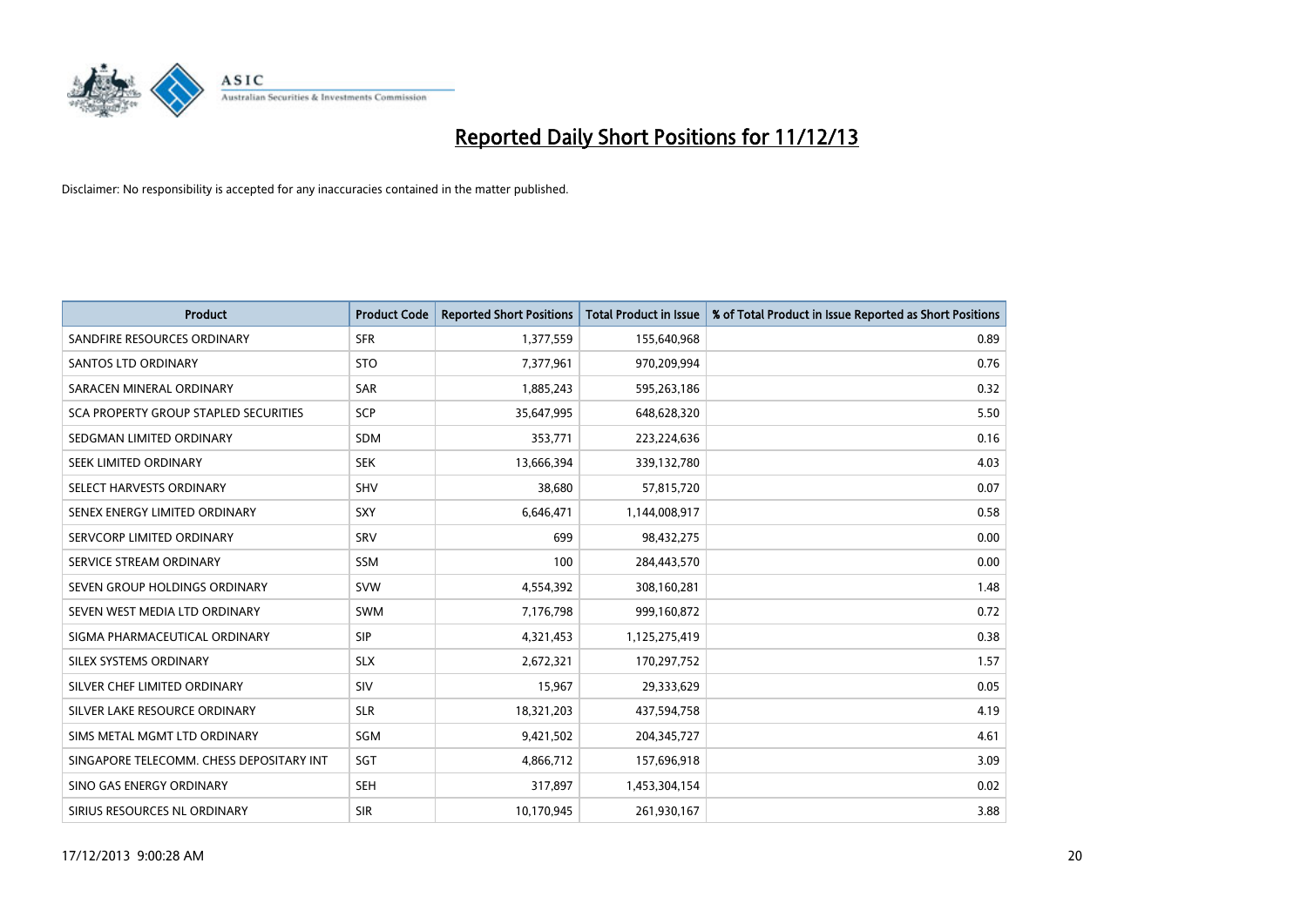

| <b>Product</b>                           | <b>Product Code</b> | <b>Reported Short Positions</b> | <b>Total Product in Issue</b> | % of Total Product in Issue Reported as Short Positions |
|------------------------------------------|---------------------|---------------------------------|-------------------------------|---------------------------------------------------------|
| SIRTEX MEDICAL ORDINARY                  | <b>SRX</b>          | 451,082                         | 56,108,439                    | 0.80                                                    |
| SKILLED GROUP LTD ORDINARY               | <b>SKE</b>          | 4,843,751                       | 233,871,364                   | 2.07                                                    |
| <b>SKY NETWORK ORDINARY</b>              | <b>SKT</b>          | 82,818                          | 389,139,785                   | 0.02                                                    |
| SKYCITY ENT GRP LTD ORDINARY             | <b>SKC</b>          | 183,796                         | 580,016,676                   | 0.03                                                    |
| <b>SLATER &amp; GORDON ORDINARY</b>      | SGH                 | 28,350                          | 202,481,656                   | 0.01                                                    |
| SMS MANAGEMENT, ORDINARY                 | <b>SMX</b>          | 3,910,503                       | 70,099,763                    | 5.58                                                    |
| SONIC HEALTHCARE ORDINARY                | <b>SHL</b>          | 4,520,000                       | 400,511,056                   | 1.13                                                    |
| SOUL PATTINSON (W.H) ORDINARY            | SOL                 | 97,264                          | 239,395,320                   | 0.04                                                    |
| SOUTH BOULDER MINES ORDINARY             | <b>STB</b>          | 1                               | 128,027,826                   | 0.00                                                    |
| SP AUSNET STAPLED SECURITIES             | <b>SPN</b>          | 44,716,998                      | 3,376,325,523                 | 1.32                                                    |
| SPARK INFRASTRUCTURE STAPLED NOTE & UNIT | SKI                 | 50,228,020                      | 1,326,734,264                 | 3.79                                                    |
| SPDR 200 FUND ETF UNITS                  | <b>STW</b>          | 91,804                          | 44,078,688                    | 0.21                                                    |
| SPDR 200 RESOURCES ETF UNITS             | <b>OZR</b>          | 66,188                          | 1,501,132                     | 4.41                                                    |
| SPDR SMALL ORDS ETF UNITS                | SSO                 | 199,018                         | 800,855                       | 24.85                                                   |
| SPECIALTY FASHION ORDINARY               | <b>SFH</b>          | 50,051                          | 192,236,121                   | 0.03                                                    |
| ST BARBARA LIMITED ORDINARY              | SBM                 | 22,252,339                      | 488,074,077                   | 4.56                                                    |
| STARPHARMA HOLDINGS ORDINARY             | SPL                 | 14,551,081                      | 284,574,948                   | 5.11                                                    |
| STEADFAST GROUP LTD ORDINARY             | <b>SDF</b>          | 1,266,352                       | 500,971,408                   | 0.25                                                    |
| STHN CROSS MEDIA ORDINARY                | SXL                 | 3,901,625                       | 705,099,800                   | 0.55                                                    |
| STOCKLAND UNITS/ORD STAPLED              | SGP                 | 8,312,028                       | 2,305,750,747                 | 0.36                                                    |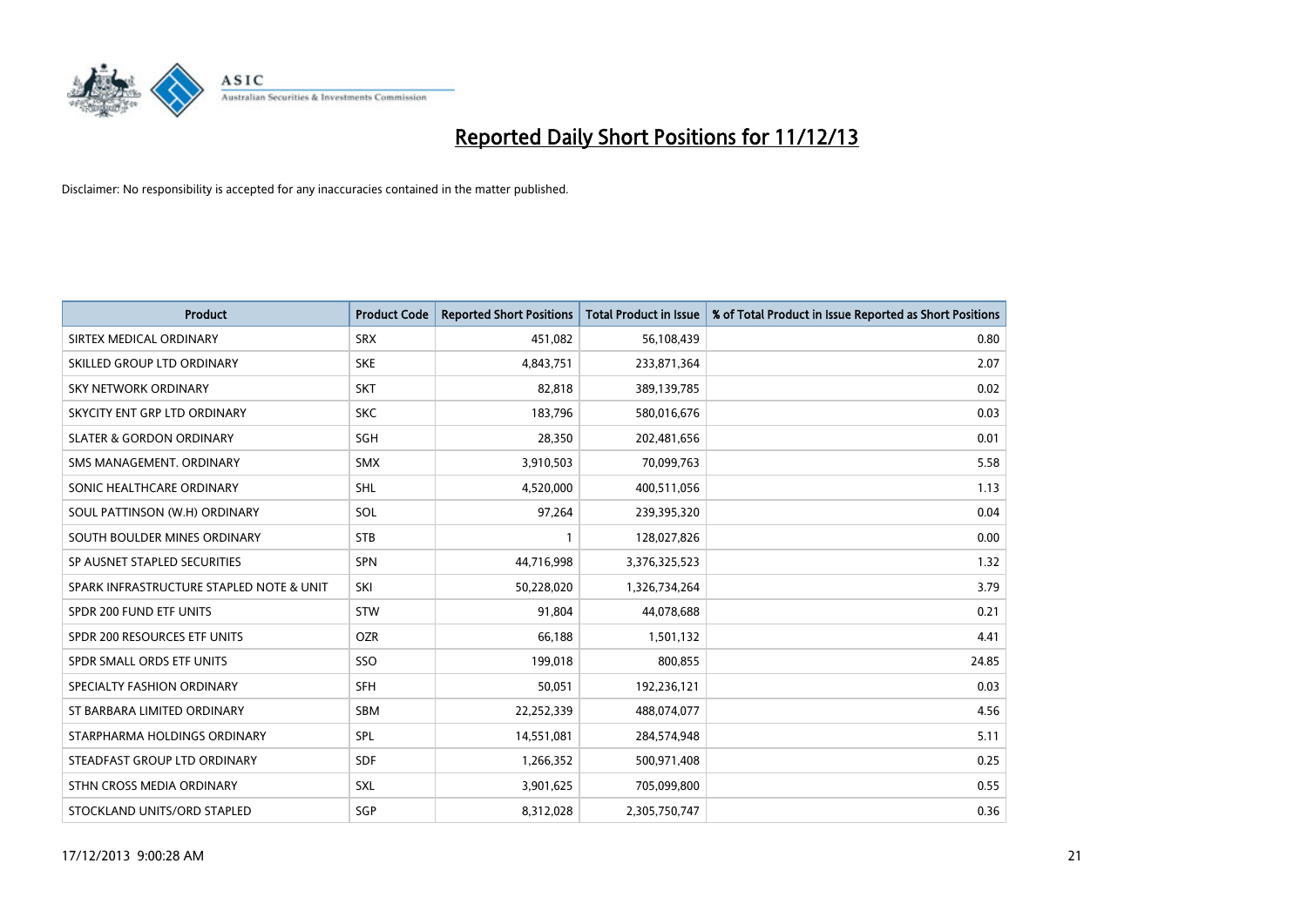

| <b>Product</b>                   | <b>Product Code</b> | <b>Reported Short Positions</b> | <b>Total Product in Issue</b> | % of Total Product in Issue Reported as Short Positions |
|----------------------------------|---------------------|---------------------------------|-------------------------------|---------------------------------------------------------|
| STRAITS RES LTD. ORDINARY        | <b>SRO</b>          | 31,522                          | 1,164,150,159                 | 0.00                                                    |
| STRIKE ENERGY LTD ORDINARY       | <b>STX</b>          | 5,000                           | 706,519,664                   | 0.00                                                    |
| STW COMMUNICATIONS ORDINARY      | SGN                 | 543,095                         | 403,828,512                   | 0.13                                                    |
| SUNCORP GROUP LTD ORDINARY       | <b>SUN</b>          | 4,139,791                       | 1,286,600,980                 | 0.32                                                    |
| SUNDANCE ENERGY ORDINARY         | <b>SEA</b>          | 485,835                         | 462,611,982                   | 0.11                                                    |
| SUNDANCE RESOURCES ORDINARY      | SDL                 | 59,672,288                      | 3,073,110,985                 | 1.94                                                    |
| SUNLAND GROUP LTD ORDINARY       | <b>SDG</b>          | 78,829                          | 181,710,087                   | 0.04                                                    |
| SUPER RET REP LTD ORDINARY       | SUL                 | 752,096                         | 196,731,620                   | 0.38                                                    |
| SYD AIRPORT STAPLED US PROHIBIT. | SYD                 | 17,123,870                      | 2,194,322,759                 | 0.78                                                    |
| SYRAH RESOURCES ORDINARY         | <b>SYR</b>          | 2,557,408                       | 148,410,123                   | 1.72                                                    |
| TABCORP HOLDINGS LTD ORDINARY    | <b>TAH</b>          | 21,376,691                      | 754,274,706                   | 2.83                                                    |
| TANAMI GOLD NL ORDINARY          | <b>TAM</b>          | 500,001                         | 587,548,523                   | 0.09                                                    |
| TAP OIL LIMITED ORDINARY         | <b>TAP</b>          | 223,272                         | 241,608,606                   | 0.09                                                    |
| TASSAL GROUP LIMITED ORDINARY    | <b>TGR</b>          | 22,782                          | 146,507,029                   | 0.02                                                    |
| <b>TATTS GROUP LTD ORDINARY</b>  | <b>TTS</b>          | 10,763,272                      | 1,417,117,821                 | 0.76                                                    |
| TECHNOLOGY ONE ORDINARY          | <b>TNE</b>          | 5,055                           | 307,551,455                   | 0.00                                                    |
| TELECOM CORPORATION ORDINARY     | <b>TEL</b>          | 8,037,795                       | 1,824,093,017                 | 0.44                                                    |
| TELSTRA CORPORATION. ORDINARY    | <b>TLS</b>          | 22,069,043                      | 12,443,074,357                | 0.18                                                    |
| TEN NETWORK HOLDINGS ORDINARY    | <b>TEN</b>          | 152,071,489                     | 2,586,970,845                 | 5.88                                                    |
| TERANGA GOLD CORP CDI 1:1        | <b>TGZ</b>          | 3,819                           | 171,110,480                   | 0.00                                                    |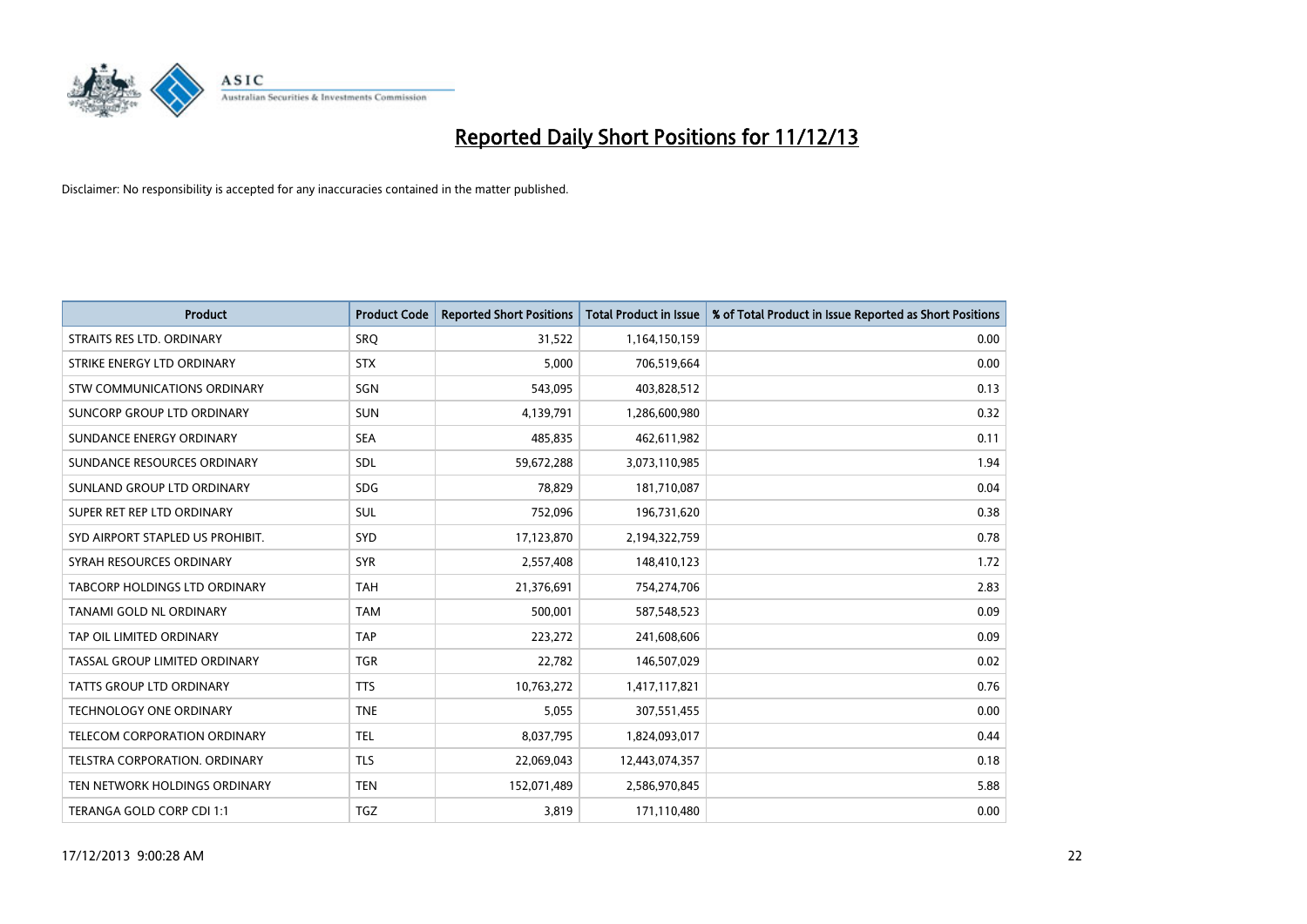

| <b>Product</b>                        | <b>Product Code</b> | <b>Reported Short Positions</b> | <b>Total Product in Issue</b> | % of Total Product in Issue Reported as Short Positions |
|---------------------------------------|---------------------|---------------------------------|-------------------------------|---------------------------------------------------------|
| TFS CORPORATION LTD ORDINARY          | <b>TFC</b>          | 74,149                          | 282,157,408                   | 0.03                                                    |
| THE REJECT SHOP ORDINARY              | <b>TRS</b>          | 2,186,741                       | 28,826,248                    | 7.59                                                    |
| THORN GROUP LIMITED ORDINARY          | <b>TGA</b>          | 49,231                          | 148,897,155                   | 0.03                                                    |
| <b>TIGER RESOURCES ORDINARY</b>       | <b>TGS</b>          | 2,243,862                       | 777,520,269                   | 0.29                                                    |
| TITAN ENERGY SERVICE ORDINARY         | <b>TTN</b>          | 2,076                           | 48,866,894                    | 0.00                                                    |
| TOLL HOLDINGS LTD ORDINARY            | <b>TOL</b>          | 28,262,871                      | 717,133,875                   | 3.94                                                    |
| TORO ENERGY LIMITED ORDINARY          | <b>TOE</b>          | 139,845                         | 1,481,936,676                 | 0.01                                                    |
| TOX FREE SOLUTIONS ORDINARY           | <b>TOX</b>          | 1,978,853                       | 133,242,359                   | 1.49                                                    |
| TPG TELECOM LIMITED ORDINARY          | <b>TPM</b>          | 2,521,153                       | 793,808,141                   | 0.32                                                    |
| <b>TRADE ME GROUP ORDINARY</b>        | <b>TME</b>          | 449,000                         | 396,261,129                   | 0.11                                                    |
| TRANSFIELD SERVICES ORDINARY          | <b>TSE</b>          | 44,043,217                      | 512,457,716                   | 8.59                                                    |
| TRANSPACIFIC INDUST. ORDINARY         | <b>TPI</b>          | 25,070,246                      | 1,578,563,490                 | 1.59                                                    |
| TRANSURBAN GROUP TRIPLE STAPLED SEC.  | <b>TCL</b>          | 2,159,595                       | 1,486,013,648                 | 0.15                                                    |
| <b>TREASURY GROUP ORDINARY</b>        | <b>TRG</b>          | 18,673                          | 23,070,755                    | 0.08                                                    |
| TREASURY WINE ESTATE ORDINARY         | <b>TWE</b>          | 37,148,843                      | 647,227,144                   | 5.74                                                    |
| TROY RESOURCES LTD ORDINARY           | <b>TRY</b>          | 442,936                         | 168,118,378                   | 0.26                                                    |
| TWENTY-FIRST FOX INC A NON-VOTING CDI | <b>FOXLV</b>        | 798,942                         | 11,936,186                    | 6.69                                                    |
| TWENTY-FIRST FOX INC B VOTING CDI     | <b>FOX</b>          | 427,172                         | 212,815,026                   | 0.20                                                    |
| UGL LIMITED ORDINARY                  | UGL                 | 17,767,095                      | 166,511,240                   | 10.67                                                   |
| UXC LIMITED ORDINARY                  | <b>UXC</b>          | 1,086,438                       | 320,551,687                   | 0.34                                                    |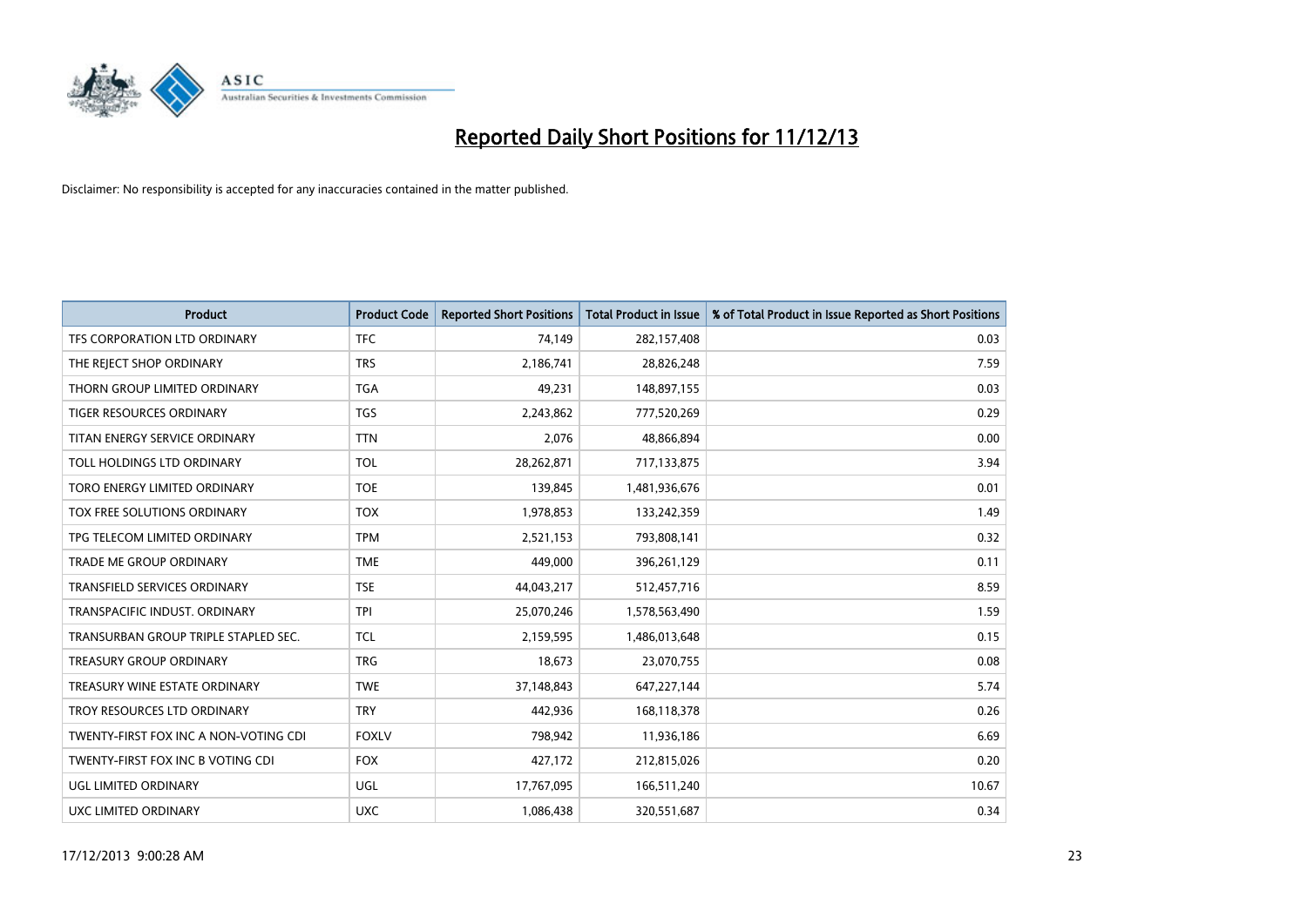

| <b>Product</b>                       | <b>Product Code</b> | <b>Reported Short Positions</b> | <b>Total Product in Issue</b> | % of Total Product in Issue Reported as Short Positions |
|--------------------------------------|---------------------|---------------------------------|-------------------------------|---------------------------------------------------------|
| <b>VEDA GROUP LTD ORDINARY</b>       | <b>VED</b>          | 1,090,092                       | 842,055,406                   | 0.13                                                    |
| <b>VENTURE MINERALS ORDINARY</b>     | <b>VMS</b>          | 193,000                         | 287,320,170                   | 0.07                                                    |
| VILLA WORLD LTD, ORDINARY            | <b>VLW</b>          | 5,459                           | 93,663,800                    | 0.01                                                    |
| VILLAGE ROADSHOW LTD ORDINARY        | <b>VRL</b>          | 311,878                         | 159,493,510                   | 0.20                                                    |
| <b>VIRGIN AUS HLDG LTD ORDINARY</b>  | <b>VAH</b>          | 161,470,494                     | 3,330,437,000                 | 4.85                                                    |
| <b>VIRTUS HEALTH LTD ORDINARY</b>    | <b>VRT</b>          | 471,533                         | 79,536,601                    | 0.59                                                    |
| VISION EYE INSTITUTE ORDINARY        | <b>VEI</b>          | 2,187,720                       | 160,759,740                   | 1.36                                                    |
| <b>VOCATION LTD ORDINARY</b>         | <b>VET</b>          | 4,680,479                       | 200,000,000                   | 2.34                                                    |
| <b>VOCUS COMMS LTD ORDINARY</b>      | <b>VOC</b>          | 188,355                         | 80,779,125                    | 0.23                                                    |
| WARRNAMBOOL CHEESE ORDINARY          | <b>WCB</b>          | 39,999                          | 55,969,511                    | 0.07                                                    |
| WATPAC LIMITED ORDINARY              | <b>WTP</b>          | 25                              | 184,332,526                   | 0.00                                                    |
| WEBIET LIMITED ORDINARY              | <b>WEB</b>          | 1,788,441                       | 79,397,959                    | 2.25                                                    |
| <b>WESFARMERS LIMITED ORDINARY</b>   | <b>WES</b>          | 7,183,733                       | 1,143,274,951                 | 0.63                                                    |
| WESTERN AREAS LTD ORDINARY           | <b>WSA</b>          | 22,907,907                      | 196,862,806                   | 11.64                                                   |
| WESTERN DESERT RES. ORDINARY         | <b>WDR</b>          | 2,419,408                       | 498,831,910                   | 0.49                                                    |
| WESTFIELD GROUP ORD/UNIT STAPLED SEC | <b>WDC</b>          | 9,896,675                       | 2,113,501,814                 | 0.47                                                    |
| WESTFIELD RETAIL TST UNIT STAPLED    | <b>WRT</b>          | 28,822,867                      | 2,979,214,029                 | 0.97                                                    |
| WESTPAC BANKING CORP ORDINARY        | <b>WBC</b>          | 22,239,227                      | 3,109,048,309                 | 0.72                                                    |
| WHITE ENERGY COMPANY ORDINARY        | <b>WEC</b>          | 10,463                          | 322,974,494                   | 0.00                                                    |
| WHITEHAVEN COAL ORDINARY             | <b>WHC</b>          | 63,140,150                      | 1,025,692,710                 | 6.16                                                    |